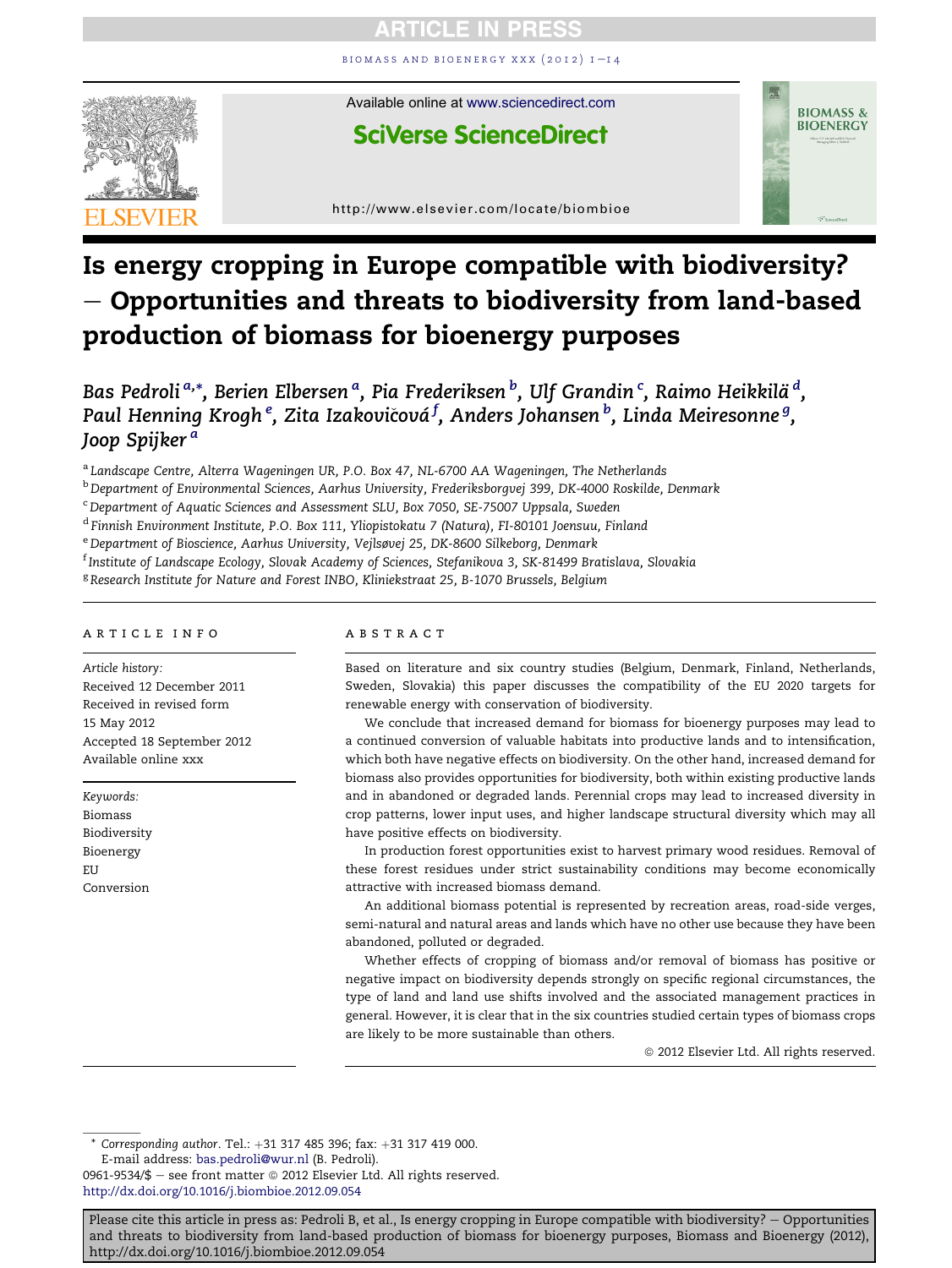### 1. Introduction

### 1.1. Policy environment and perspectives for renewable energy

The EU Directive on the promotion of the use of energy from renewable sources 2009/28/EC [\[1\]](#page-11-0) sets an overall target of 20% renewable energy to be reached by 2020, and a 10% target for renewable energy sources including biofuels in total final energy used for transport. The Directive is accompanied by an obligatory sustainability scheme to be applied for all imported and domestic biofuels in vehicles. Following an assessment of the sustainability requirements for the use of solid and gaseous biomass sources (SEC (2010) 65), the Commission has provided member states with recommendations on content of national sustainability criteria for solid biomass [\[2\].](#page-11-0) These recommendations are currently (2012) being assessed, evaluating whether mandatory standards are needed (at the moment of writing this paper, the outcome of the assessment was not yet known). The main reason for accompanying these targets with sustainability schemes is to ensure that biomass production does not counteract the very aim of the climate and energy package, namely mitigating climate change by reducing greenhouse gas (GHG) emissions. The second aim is to avoid negative effects on biodiversity, freshwater availability and other ecosystem services.

The European Sustainable Development Strategy (SDS) emphasises the importance to combat a further decline of biodiversity, to sustainably manage natural resources and to stop climate change [\[3\].](#page-12-0) According to the EU SDS these objectives should be integrated in all policies of the EU including the energy, agricultural and forest sector. The proposed sustainability criteria point specifically at biodiversity, greenhouse gas emissions and energy conversion efficiency, as well as monitoring the origin of biomass.

The three types of energy for which biomass can be used  $$ transport fuel, electricity and heating/cooling  $-$  use different (while overlapping) types of biomass and therefore translate into different land uses. In the case of transport fuel, it is commonly accepted, given the current state of fuel conversion technology, that until 2020 almost all primary biofuel feedstock will come from crops used for ethanol and biodiesel production. These are mainly rotational crops commonly grown on traditional arable farms. They include starch crops (e.g. wheat, potatoes, grain maize, barley and rye), sugar crops (e.g. sugar beet, sweet sorghum) and oil crops (e.g. oilseed rape, sunflower, soy-bean). The clear target of 10% of renewable energy sources in total final energy used for transport by 2020 can be translated into areas of these crops relatively easy. As from 2015 to 2020 it can be expected that efficient 2nd generation techniques will be developed for converting ligno-cellulose (woody or grassy) crops and by-products into transport fuels (see e.g. [\[4\]](#page-12-0)). Part of the biomass for biofuels can also come from forestry, nature conservation areas and other land use categories. In agriculture the main crops delivering ligno-cellulose material are short rotation coppice crops like willow and poplar or perennial grasses like Miscanthus, switchgrass, reed canary grass (Phalaris arundinacea) or giant reed (Arundo donax).

In the case of electricity, the targets that exist until 2020 are more difficult to connect directly to future agricultural land use, because of the wide range of renewable energy sources that could be used. Wood biomass is generally the most important source, but feedstock for electricity generation can come from agricultural crops like short rotation coppice and perennial grasses, or it can be wastes or by-products from agriculture, forestry and other industries, urban waste or imported pre-prepared fuel.

### 1.2. Sustainability and biodiversity effects of bioenergy harvesting

Although it is difficult to estimate the exact area of land required for bioenergy crops, it is clear that the pressure on land will increase strongly under a growing biomass demand [\[5\].](#page-12-0) This may cause adverse effects on biodiversity as it may lead to the further intensification of existing land uses, both in agricultural and forest lands, but also the conversion of noncropped biodiversity-rich land into cropped or forested area [\[6\].](#page-12-0) The conversion of e.g. biodiversity-rich grasslands is meant to be prevented by the sustainability scheme for biofuels introduced by the EU Renewable Energy Directive. There is an increasing resistance against using existing arable land for the production of biomass at the expense of food and feed production [\[7\]](#page-12-0), since it can induce substantial negative environmental effects [\[8\]](#page-12-0). Food security, especially in developing countries, may be affected, and bioenergy production may push food and feed production into uncultivated areas causing loss of valuable natural habitats (e.g. tropical rain forest and savannah) and to tremendous releases of greenhouse gases (GHGs) from soils [\[9,10\].](#page-12-0) This could also be a consequence of the EU countries increasingly relying on imported biomass for bioenergy.

In the last few years there is an increasing number of scientific papers discussing effects of biomass energy cropping on biodiversity:  $[6,11-18]$  $[6,11-18]$ . The general mechanisms influencing biodiversity when affected by the multitude of bioenergy cropping systems can briefly be characterised as follows. Intensification as brought about by converting longterm or permanent crops into annual management and harvest practices is detrimental [\[14,15\]](#page-12-0). Introducing energy cropping into an existing intensive cropping system with annuals will generally benefit biodiversity if the energy crop is multiannual [\[14\]](#page-12-0). This will enhance biodiversity provided that management does not counteract by increasing pesticide use or harvest disturbance. There will always be some species benefitting from land use management, but the loss of habitat diversity will be more pronounced than the gain in such opportunistic species. As management practices are composed of a range of techniques the particular combination finally determines the net impact on biodiversity. This includes practices at the landscape level such as maintaining corridors, hedgerows, etc. [\[19,20\]](#page-12-0). Also soil organic stocks are affected, as was demonstrated for Miscanthus [\[21\]](#page-12-0).

### 1.3. Focus of the paper

Given the above considerations, it is clear that for reaching the proposed renewable energy targets in a sustainable way, land resources need to be identified that can be used for biomass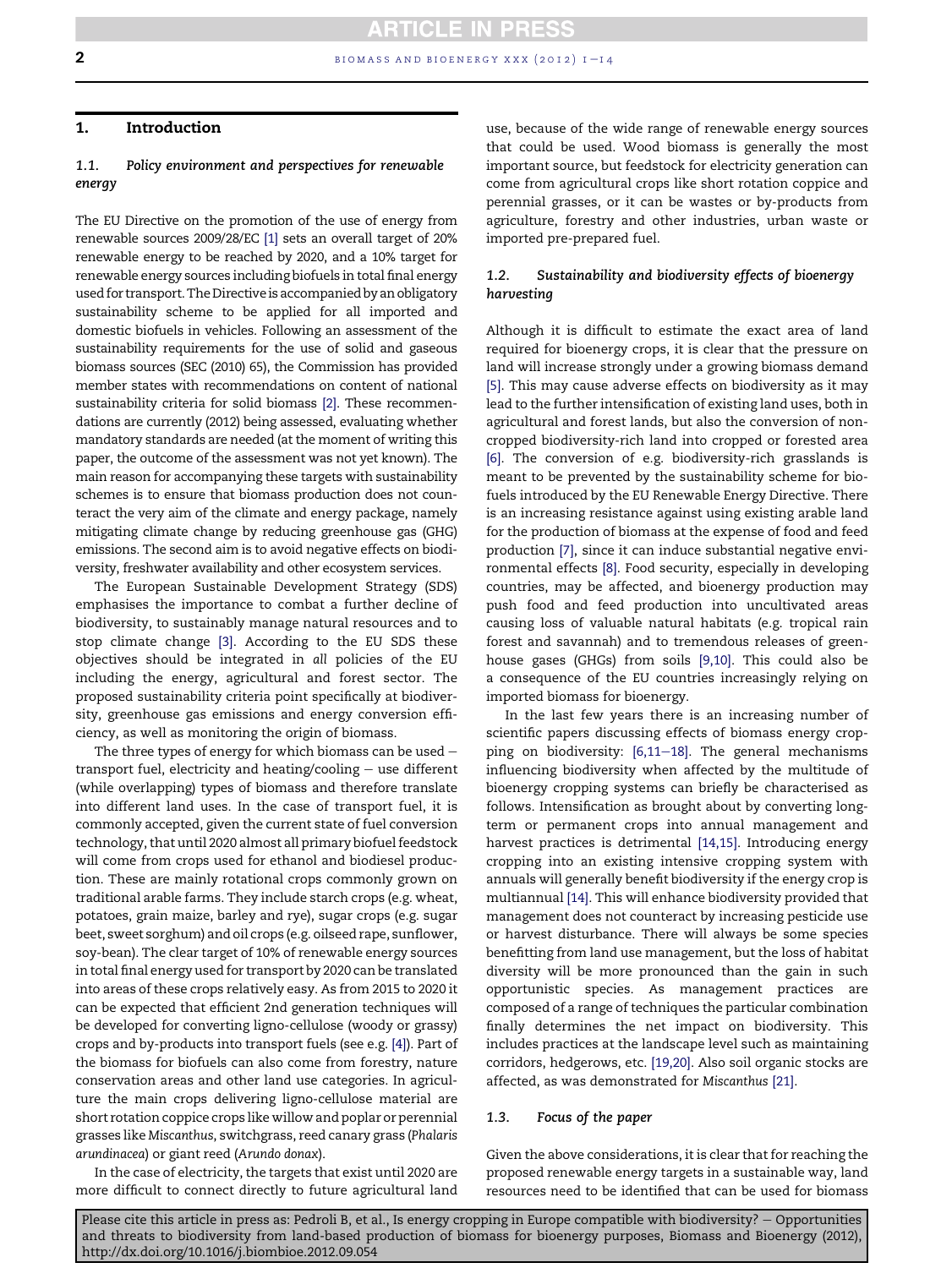production and/or harvesting without causing losses in biodiversity. In this paper we investigate whether and how the EU renewable energy targets and the reduction of biodiversity loss are compatible. We focus especially on

- $\circ$  the opportunities for cropping and/or harvesting biomass resources without compromising biodiversity, and
- $\circ$  the main knowledge gaps for proper evaluation of the consequences of an increased renewable energy share from terrestrial resources in the EU for present and future biodiversity.

### 2. Materials and methods

### 2.1. Information sources and country case studies

Three types of information sources have been used for answering the research questions of this paper:

- 1) a literature survey into the effects on biodiversity of land use changes and changes in management of different productive and non-productive land resources related to bioenergy production. Relevant studies were selected mainly on the basis of papers in scientific journals and in publicly available study reports.
- 2) a selection of six EU country case studies, executed according to a similar outline, as much as possible aiming at comparable information on policies, stimulation measures, present share of renewable biomass based energy, risks, etc. For six countries information was available to the authors. They represent a range of centralwestern lowland European (Denmark, Belgium, Netherlands), northern European (Sweden, Finland) and central-eastern European (Slovakia) countries with varying land use intensities and bioenergy policies.
- 3) National Renewable Energy Action Plans and other international reports and statistics to supplement the information on biomass for bioenergy from the country case studies.

The focus in this paper is on biomass derived from terrestrial systems used for conversion into energy. They include farmland, forests, natural and semi-natural areas, recreation areas, hedgerows and road-side verges. The study was limited to biomass produced by land systems, thus excluding the secondary biomass flows embodied in urban residue streams, and biofuels imported. Attention is mainly directed to the European situation although the principles in relation to biodiversity effects discussed can also be applied to situations outside Europe. The case studies have been carried out on the basis of official data locally available and local expert knowledge.

In this paper we adopt the broad biodiversity definition of the Convention on Biological Diversity (1992): the variability among living organisms from all sources including, inter alia, terrestrial, marine and other aquatic ecosystems and the ecological complexes of which they are part; this includes diversity within species, between species and of ecosystems [\[22\].](#page-12-0) We have focussed on terrestrial habitat quality and associated species diversity, and the functional relationships that are conditional for this diversity.

The timeframe taken for the assessment especially in relation to conversion technologies to become commercial is the next 15 years. This is the period within which the EU bioenergy targets for 2020 need to be realised and within which it can be expected that 2nd generation biofuel technologies based on ligno-cellulosic feedstock become commercial and perennials can be expected to become the preferential feedstock crops. The effects on biodiversity to be discussed imply not only those caused by land use changes but also effects of changes in land management associated with an increased demand for biomass.

### 2.2. Main types of land based resources providing biomass feedstock

In this study, five types of land resources are distinguished as a basis for further analysis: agricultural lands (including categories of semi-natural lands that are used for agricultural activities), forests, natural lands, abandoned lands, and urban green and recreation areas.

These five main categories can be characterised in a mutually exclusive way according to the BioHab system of classification [\[23\]](#page-12-0). Agricultural lands include all cultivated areas, also grasslands which are included in the herbaceous categories of this classification. If falling in semi-natural categories there must be some evidence of agricultural management (grazing by domestic animals, cutting or mowing). The forest category includes all habitats with woody species above 2 m high (this can include also urban areas). Natural lands are qualified as non-managed, including areas of herbaceous vegetation or grass left unused and with no evidence of cutting. The abandoned land class is the most difficult one to characterise and identify. It includes areas formerly used for agriculture or other management activities (e.g. recreation, mining etc.) that can now be qualified as not being managed, and in case of former agricultural lands there is evidence of colonisation by woody vegetation.

The most common land resources providing biomass for bioenergy production at present are agricultural and forest lands. Mainly in Finland and Sweden, former peat mining areas are used for bioenergy cropping as well. In some countries abandoned land are used. Also other land use types produce biomass feedstock (e.g. urban green; road side verges) but their use is still limited. Forest biomass is usually a byproduct from the forest (primary forest residues) and paper industry (secondary forest residues) [\[24\]](#page-12-0). Primary forest products are rarely used for bioenergy generation.

Bioenergy feedstock is generally differentiated in four categories [\[25\].](#page-12-0)

- $\circ$  Primary by-products: At the source  $=$  sugar beet tops, straw, verge grass, prunings, greenhouse residues, etc.
- $\circ$  Secondary by-products, later in the production chain  $=$  potato peels, sugar beet pulp, sawdust, etc.
- $\circ$  Tertiary by-products, has had a use = used frying oil, slaughterhouse waste, animal manure, organic household wastes, used paper, demolition wood.
- o Specific crops, oilseed rape (Brassica napus), energy grain (Miscanthus sp.), switchgrass (Panicum virgatum), short rotation coppice, sugar beet for ethanol, etc.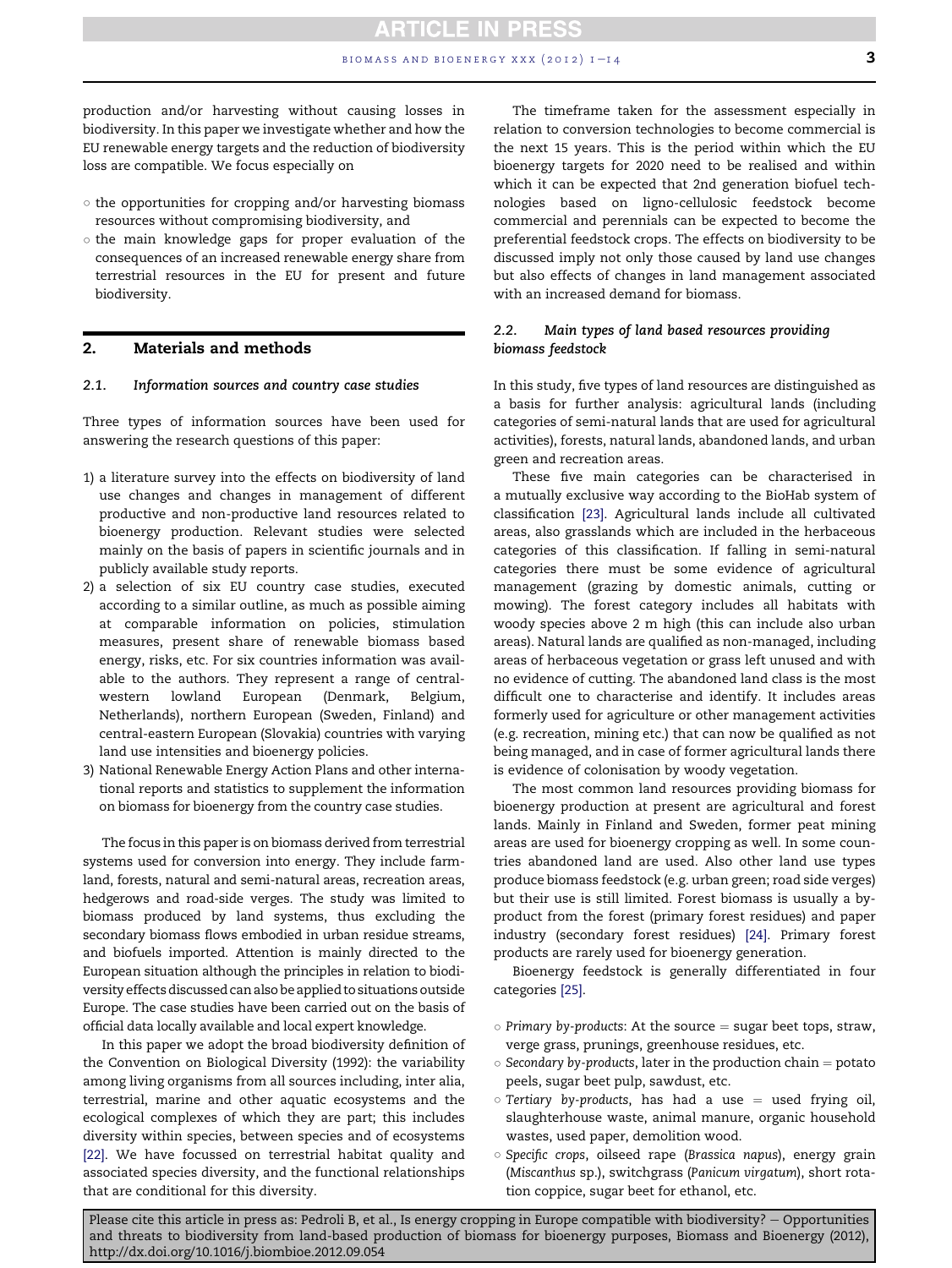# **ARTICLE IN PRESS**

### **4** biomass and bioenergy xxx (2012)  $1 - 14$

All this feedstock can either be produced on the European market or be imported.

### 3. Results

### 3.1. Renewable energy targets, biomass demand and pressures on terrestrial resources

EU countries (and the case study countries alike) differ in the gaps they need to fill to reach the 2020 renewable energy targets. These are reported in the National Renewable Energy Action Plans (NREAP) published in 2010 [\[26\]](#page-12-0) (Table 1). These gaps are due to a combination of factors of which important ones are political preferences, the types of renewable resources already available, land resource and by-product availability, related competing uses and transport and accessibility issues.

In 2011 the countries were supposed to report on their achieving. Some of the countries have not yet (mid 2012) submitted the reports, but for four of the case countries, the distance to target can be assessed, as well as the dependence on imports (Table 1).

The share of final energy consumption that is aimed to come from biomass based sources varies between countries in their overview of the 2005 and 2020 renewable energy targets (Table 1). The shares in Northern European countries are already quite high while Belgium and The Netherlands have very low shares. Denmark, Finland and Sweden have by far the largest targets for 2020. This implies that in relative terms their renewable energy shares do not need to rise as strongly as in Belgium, The Netherlands and Slovakia.

The main source of renewables in all countries is biomass. Especially Belgium, but also Finland and Denmark, depend very heavily on biomass-based energy to reach its 2020 target. In Belgium the biomass production has to grow from 26.4 PJ in 2005 to 183.7 PJ in 2020 which is an increase of almost 700%. Also in The Netherlands and Slovakia growth of biomass based energy production will need to increase tremendously in relative terms. In Sweden, relative growth in biomass based energy is limited to 50% between 2005 and 2020 but since the overall renewable energy share is meant to increase to 49% this still implies an absolute growth in biomass based energy potential of 167 PJ.

The reports on achievement in 2010 show that Sweden had already almost accomplished the target for renewable energy consumption as share of total, and a significant growth  $(4-5%$ of total consumption) has taken place in Denmark and Slovakia, while the distance to target for Denmark is still substantial (Table 1). In The Netherlands, the growth is yet small, and the distance to target large.

Some trade takes place within the European countries and import from outside EU is also an important source for some countries. E.g. Denmark imports about 23% of the biomass for bioenergy from other EU countries, while 4% is imported from outside EU, and The Netherlands import 14% from outside EU (North American wood pellets). While some uncertainty is related to these numbers (the Swedish report mentions that the focus of background reports has not been on origin), it is clear that domestic challenges in finding sources for bioenergy are still significant in most case countries.

The largest part of the biomass resources is aimed for conversion to electricity and heat while for biofuel generation the absolute biomass input shares are smaller in all case study countries, and the growth since 2005 is small.

### 3.2. Use of land based bioenergy resources

The present land resources delivering the main biomass feedstock for the renewable energy vary widely between the countries ([Table 2](#page-5-0)). As a consequence, estimates of the amount of energy produced by the different resources also vary greatly. From the overview in [Table 2](#page-5-0) it is clear that wood and wood chips from own forests are the main source of bioenergy in all countries. However, the Northern countries Sweden and Finland have a much larger forest area relative to the total land area, and therefore derive significantly larger quantities of energy from their forest resources, i.e. forest residues from wood and paper industry, than countries with smaller land areas and relatively larger share of agricultural land. However, the production of energy from wood is three times higher in Finland than in Sweden. In some cases the

| Table 1 – Overall renewable energy targets and biomass based energy targets from National Renewable Energy Action |  |
|-------------------------------------------------------------------------------------------------------------------|--|
| Plans. Source: [26].                                                                                              |  |

|             |                                           | Renewable energy 2005 (NREAP)       |                                                       |                                           |                                           | Renewable energy target<br>2020 (NREAP) | Bioenergy target 2020<br>(NREAP): final energy<br>consumption |
|-------------|-------------------------------------------|-------------------------------------|-------------------------------------------------------|-------------------------------------------|-------------------------------------------|-----------------------------------------|---------------------------------------------------------------|
|             | Proportion<br>final energy<br>consumption | Final energy<br>consumption<br>(PJ) | <b>Biomass</b><br>final energy<br>consumption<br>(PJ) | Proportion<br>biomass total<br>renewables | Proportion<br>final energy<br>consumption | Final energy<br>consumption<br>(PJ)     | Biofuels(PJ)                                                  |
| Belgium     | 2.2%                                      | 29.3                                | 26.4                                                  | 90.1%                                     | 13%                                       | 226.1                                   | 33.5                                                          |
| Denmark     | 16.5%                                     | 113.0                               | 83.7                                                  | 74.1%                                     | 30%                                       | 209.4                                   | 12.6                                                          |
| Finland     | 28.8%                                     | 318.2                               | 264.7                                                 | 83.2%                                     | 38%                                       | 448.0                                   | 25.1                                                          |
| Netherlands | 2.5%                                      | 54.4                                | 45.2                                                  | 83.1%                                     | 14%                                       | 305.7                                   | 33.5                                                          |
| Slovakia    | 6.7%                                      | 33.5                                | 15.1                                                  | 45.1%                                     | 14%                                       | 71.2                                    | 4.2                                                           |
| Sweden      | 39.7%                                     | 573.6                               | 323.4                                                 | 56.4%                                     | 49%                                       | 824.8                                   | 33.5                                                          |
| EU-27       |                                           | 4132.6                              |                                                       |                                           | 20%                                       | 10237.2                                 | 1222.6                                                        |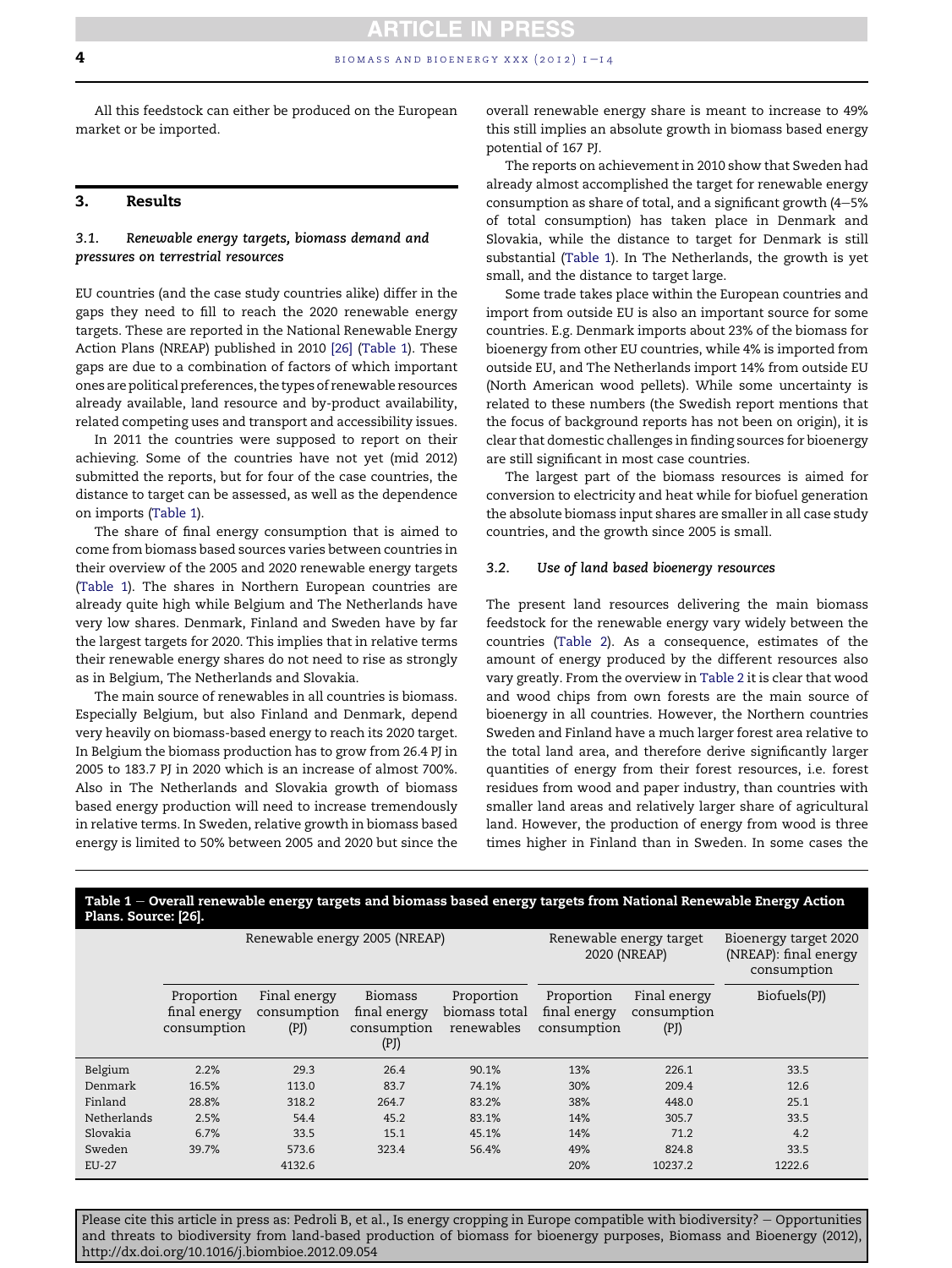## **ARTICLE IN PRESS**  $b$ iomass and bioenergy xxx (2012) 1 - 14 5

harvesting is so intensive that also stumps are harvested as feedstock. Still, targeted felling of forest for biomass harvesting is practically not occurring at this stage in these two countries. Other important sources of energy in these two countries are significant areas of perennials such as reed canary grass and willow. A last category used as biomass source in Sweden and especially Finland is peat. This source is not harvested in the other investigated countries, although peat land surfaces are also quite significant. In Denmark forest land contributes considerably to the bioenergy production. Contrary to the situation in Sweden and Finland, in Denmark targeted felling of forest for electricity and heat generation is a common practice.

The forest area specified in the 2nd column of [Table 2](#page-5-0) relates to the total forest area with wood harvesting. This does not imply that all harvested wood from this area is used for bioenergy production. In most cases only the by-products from the paper and saw mills using this wood are transformed into bioenergy. In Belgium, Slovakia and The Netherlands harvesting of energy wood in forests is hardly practiced and contrary to Sweden and Finland, logging residues are not used and neither are stumps harvested.

The other main biomass land resource is agricultural land. The area with energy crops is clearly almost absent in Belgium, The Netherlands and Finland, while in Sweden, Denmark and Slovakia dedicated cropping of either biofuel crops or perennials or both have taken off  $-$  either in the form of 1st generation crops like rape or cereals, or to a minor extent perennials. In the Slovak Republic a considerable tendency of land abandonment can be noted, currently about 3000-4000  $km^2$  of unused farmland exist, providing opportunities for biomass cropping. Some conversion into rapidly growing wood plantations has already taken place. Most of the production is exported to the Czech Republic, Hungary and Austria.

An important source of biomass for bioenergy is straw from cereal crops. More than 25% of this resource goes into electricity and heat production in Denmark. Strikingly this does not happen in the Netherlands, Belgium or Slovakia despite large land areas with cereal production. Especially in Slovakia, land abandonment following the reforms before and after entering the EU has created new potentials for bioenergy production.

In some countries, particularly Denmark and the Netherlands, the planning system does not allow any increase in agricultural land and furthermore crop land reductions due to urbanisation, infrastructural development and environmental regulations must be foreseen. EEA formerly estimated a nearly zero potential for Danish production of energy crops [\[27\].](#page-12-0) However, there is much focus on the renewable energy issues in research and development strategies, as well in the EU research agenda as in national strategic research agendas. Recent studies indicate that progress in agricultural productivity and management practises, combining rotations, biogas and environmental measures in a smart way may have considerable potential to make agriculture net energy producer, with concurrent reductions in GHG emission [\[28\].](#page-12-0)

All countries included in this study aim at increasing their share of biomass for energy production ([Table 3](#page-7-0)). However, given the current levels of biomass production, these targets will not be reached without significant increases in the production of biomass for energy.

### 3.3. Possible effects of biomass demand on biodiversity in the land use categories

For the case-study countries studied, the directions of effects on biodiversity from increased biomass cropping and harvesting can be roughly estimated given the limited information presented above and the summary in [Table 3](#page-7-0). In the following we combine all relevant information on the systematic assessment of opportunities and threats to biodiversity for the case-study countries.

### 3.3.1. Agricultural lands

The effects on biodiversity of biomass cropping in agricultural lands mainly depend on the types of land use changes induced and the type of biomass crops and land management practices used ([Table 4\)](#page-8-0).

3.3.1.1. Conversion from food and feed production to biomass cropping. Although not the most likely scenario from an economic perspective, shifts from intensive food and feed production to biomass for energy cropping are often mentioned as a possibility [\[7,8,29,30\]](#page-12-0). This land-use category includes the most intensive cropping practices like horticulture and all specialised arable and mixed livestock activities in Europe. Harvests include a high share of cereals in their rotation, including winter wheat or barley, rice, and high input fodder crops like maize. The harvests also include specialised permanent crops such as high intensity olive groves,

|                                       |                                   | (NREAP): final energy<br>consumption | Bioenergy target 2020                     |                                                     |                                           |                  | Reported for 2010  |                                                |
|---------------------------------------|-----------------------------------|--------------------------------------|-------------------------------------------|-----------------------------------------------------|-------------------------------------------|------------------|--------------------|------------------------------------------------|
| <b>Biomass</b><br>electricity<br>(PJ) | Biomass<br>heat & cooling<br>(PJ) | Total<br>biomass<br>(PJ)             | Proportion<br>biomass total<br>renewables | Proportion growth<br>in biomass<br>energy 2005-2020 | Proportion<br>final energy<br>consumption | Domestic<br>(PJ) | Imported<br>EU(PJ) | Imported<br>from within from outside<br>EU(PJ) |
| 83.7                                  | 83.7                              | 201.0                                | 90.1%                                     | 667.7%                                              |                                           |                  |                    |                                                |
| 33.5                                  | 108.9                             | 154.9                                | 73.5%                                     | 83.3%                                               | 21.80%                                    | 91.7             | 29.5               | 5.1                                            |
| 46.1                                  | 276.3                             | 347.5                                | 77.4%                                     | 31.0%                                               |                                           |                  |                    |                                                |
| 58.6                                  | 62.8                              | 159.1                                | 51.6%                                     | 250.5%                                              | 3.70%                                     | 100.0            | 4.8                | 18.3                                           |
| 4.2                                   | 29.3                              | 37.7                                 | 52.3%                                     | 148.5%                                              | 10.20%                                    | 35.0             | 0.0                | 0.3                                            |
| 58.6                                  | 393.6                             | 489.9                                | 59.2%                                     | 51.1%                                               | 47.80%                                    | 478.4            | 36.8               | 14.4                                           |
| 929.5                                 | 3567.3                            | 5723.6                               | 56.0%                                     |                                                     |                                           |                  |                    |                                                |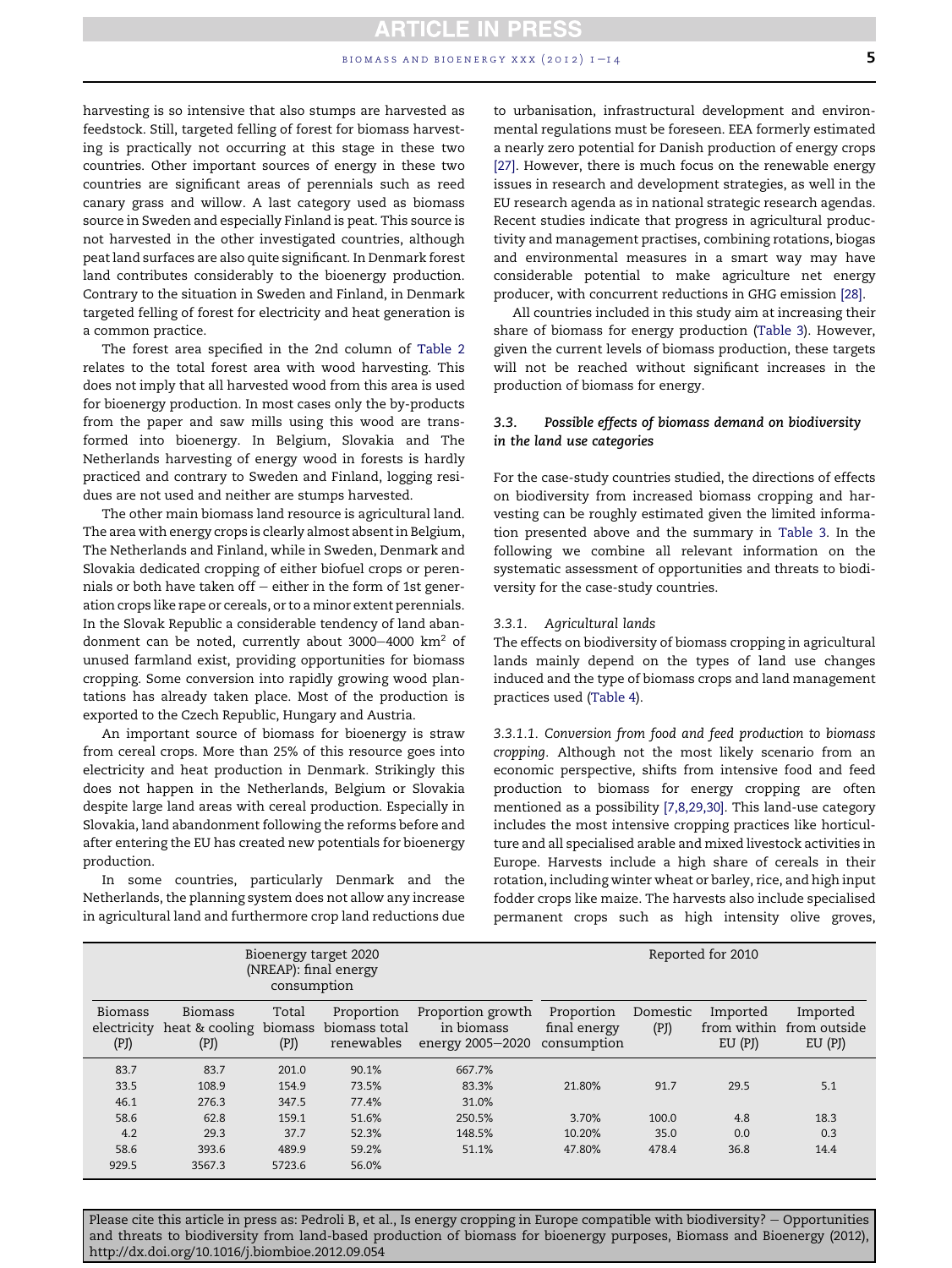<span id="page-5-0"></span>

| Country             | Terrestrial sources potentially<br>used for production (surface ha) a |                      |                                                   | Estimate of terrestrial surface yearly<br>used for biomass recovery including<br>for energy b | Domestic renewable energy production                                      |                                                                                          |
|---------------------|-----------------------------------------------------------------------|----------------------|---------------------------------------------------|-----------------------------------------------------------------------------------------------|---------------------------------------------------------------------------|------------------------------------------------------------------------------------------|
| Belgium [62]        | Total area:<br>% Agricultural area:                                   | 3,071,000 ha<br>57 % | 1) Forest suitable for 0.47 mln ha<br>production: |                                                                                               | 1) Total roundwood production <sup>d</sup> :                              | 4.95 mln $m3$                                                                            |
|                     | % Forest area:                                                        | 20 %                 | 2) Energy crops:                                  | 16,532 ha                                                                                     | Wood chips                                                                | $0.4$ PJ/yr                                                                              |
|                     | % Natural area:                                                       | 2%                   | Rapeseed <sup>c</sup>                             | 9,657 ha                                                                                      | Wood households                                                           | $3.3$ PJ/yr                                                                              |
|                     | % Artificial area:                                                    | 21 %                 | Maize <sup>c</sup>                                | 540 ha                                                                                        | Biofuel (transport)                                                       | $2.2$ PJ/yr                                                                              |
|                     |                                                                       |                      | Cereals <sup>c</sup><br>Perennials <sup>c</sup>   | 6,300 ha<br>35 ha                                                                             |                                                                           |                                                                                          |
| Denmark [63]        | Total area:                                                           | 4,667,000 ha         | 1) Forest suitable for                            | 0.30 mln ha (it is estimated that                                                             | 1) Total roundwood production $\frac{d}{dx}$ 2.56 mln m <sup>3</sup>      |                                                                                          |
|                     | % Agricultural area:                                                  | 75 %                 | production:                                       | 43% of fellings is used for energy)                                                           |                                                                           | 145.6 PJ/yr                                                                              |
|                     | % Forest area:                                                        | 9%                   | 2) Energy crops:                                  | 478,000 ha                                                                                    | 2) Renewables (2007):                                                     | 59.9 PJ/yr                                                                               |
|                     | % Natural area:                                                       | 5 %                  | Rape <sup>c</sup>                                 | 94,000 ha                                                                                     | Wood                                                                      | 18.3 PJ/yr                                                                               |
|                     | % Artificial area:                                                    | 7%                   | Straw (cereal)                                    | 363,000 ha                                                                                    | Straw                                                                     | $3.9$ PJ/yr                                                                              |
|                     |                                                                       |                      | Willow <sup>c</sup>                               | 2,500 ha                                                                                      | <b>Biogas</b>                                                             | 30.1 PJ/yr                                                                               |
|                     |                                                                       |                      |                                                   |                                                                                               | Waste biodegradable                                                       |                                                                                          |
| Finland [14], [64]  | Total area:                                                           | 33,499,800 ha        |                                                   | 1) Forest suitable for 14.16 mln ha, of which estimated                                       | 1) Total roundwood production $d$ :                                       | 56.9 mln $m3$                                                                            |
|                     | % Agricultural area:                                                  | 9%                   | production:                                       | 145,000 ha/yr for energy                                                                      |                                                                           | 280 PJ/yr                                                                                |
|                     | % Forest area:                                                        | 58 %                 | 2) Energy crops:                                  | 17,065 ha                                                                                     | 2) Energy production from:                                                | $<$ 1 PJ/yr                                                                              |
|                     | % Natural area:                                                       | 23 %                 | Rapeseed                                          | 821 ha                                                                                        | Wood                                                                      | n.a.                                                                                     |
|                     | % Artificial area:                                                    | 1 %                  | Cereals                                           | 440 ha                                                                                        | Straw                                                                     | n.a.                                                                                     |
|                     |                                                                       |                      | Willow                                            | 7 ha                                                                                          | Reed canary grass                                                         |                                                                                          |
|                     |                                                                       |                      | Reed canary grass                                 | 15,763 ha                                                                                     | Energy crops                                                              |                                                                                          |
| The Netherlands     | Total area:                                                           | 3,817,800 ha         | 1) Forest suitable for                            | 0.21 mln ha                                                                                   | 1) Total roundwood production $d$ :                                       | $1.0 \text{ m}$ ln m $^3$                                                                |
| [65]                | % Agricultural area:                                                  | 61 %                 | production:                                       |                                                                                               | 2) Energy production from:                                                |                                                                                          |
|                     | % Forest area:                                                        | 8%                   | 2) Energy crops:                                  | 3,000 ha                                                                                      | Wood                                                                      | 8.0 PJ/yr#                                                                               |
|                     | % Natural area:                                                       | 4 %                  | Rapeseed <sup>c</sup>                             | 2,500 ha                                                                                      | <b>Biogas</b>                                                             | 8.2 PJ/yr#                                                                               |
|                     | % Artificial area:                                                    | 13 %                 | Maize <sup>c</sup>                                | 500 ha                                                                                        | Bioenergy crops for biofuels                                              | 15.6 PJ/yr##                                                                             |
|                     |                                                                       |                      |                                                   |                                                                                               |                                                                           | # the national statistics do not<br>distinguish between imported<br>and domestic biomass |
|                     |                                                                       |                      |                                                   |                                                                                               |                                                                           | ## incl. imports, probably > 90%                                                         |
|                     |                                                                       |                      |                                                   |                                                                                               |                                                                           | of total                                                                                 |
| Slovakia [66], [67] | Total area:<br>% Agricultural area:                                   | 4,901,600 ha<br>50 % | 1) Forest suitable for 1.9 mln ha<br>production:  |                                                                                               | 1) Total roundwood production <sup>d.</sup><br>2) Energy production from: | 8.9 mln $m3$                                                                             |
|                     | % Forest area:                                                        | 40 %                 | 2) Energy crops:                                  | 80,000 ha                                                                                     | Forest biomass                                                            | 16.9 PJ/yr                                                                               |
|                     | % Natural area:                                                       | 5 %                  | Rapeseed <sup>c</sup>                             | 25,000 ha                                                                                     | Agricultural biomass for burning                                          | 28.6 PJ/yr                                                                               |
|                     | % Artificial area:                                                    | 6 %                  | Sunflower <sup>c</sup>                            | 55,000 ha                                                                                     | Wood-processing industry                                                  | 22.0 PJ/yr                                                                               |
|                     |                                                                       |                      |                                                   |                                                                                               | Biomass for biofuels                                                      | $7.0$ PJ/yr                                                                              |
|                     |                                                                       |                      |                                                   |                                                                                               | <b>Biogas</b>                                                             | 6.9 PJ/yr                                                                                |
|                     |                                                                       |                      |                                                   |                                                                                               | Biomass for electricity                                                   | 40.6 PJ/yr                                                                               |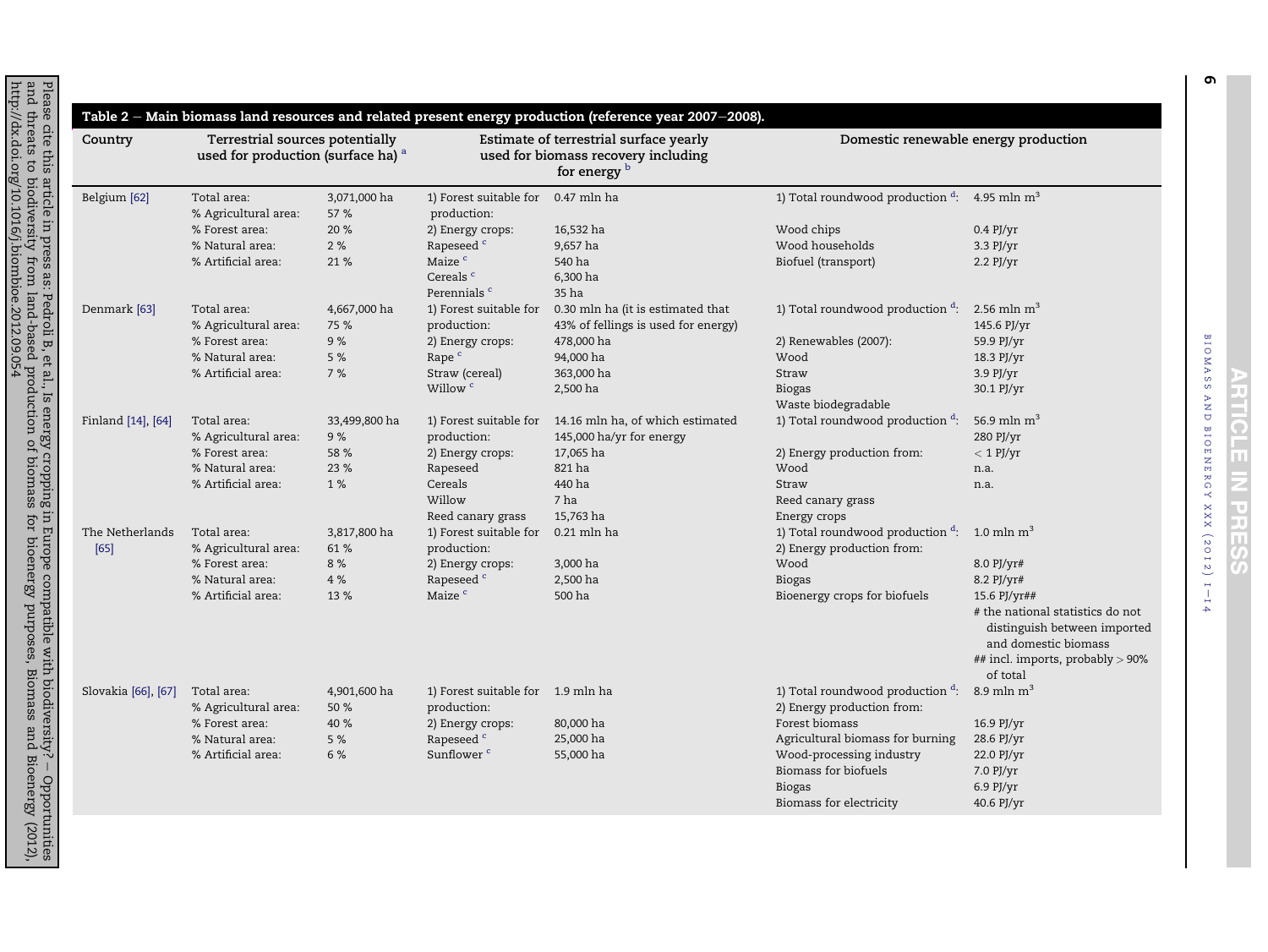### **ARTICLE IN PRESS**  $b$  biomass and bioenergy xxx (2012)  $1 - 14$   $7$

| 130.0 PJ/yr<br>$1.2$ PJ/yr<br>n.a.                                                                                                                                                                                                                   |                                                                                                                                                                                         |
|------------------------------------------------------------------------------------------------------------------------------------------------------------------------------------------------------------------------------------------------------|-----------------------------------------------------------------------------------------------------------------------------------------------------------------------------------------|
| 2) Energy production from:<br>Energy crops<br>Wood<br>Straw                                                                                                                                                                                          |                                                                                                                                                                                         |
| Forest suitable for $21.14$ mln ha, of which it is estimated $1)$ Total roundwood production $d$ : $77.2$ mln $m^3$<br>that 700,000 to 900,000 ha/yr are<br>used for energy<br>100,000 ha<br>50,000 ha<br>35,000 ha<br>13,000 ha<br>780 ha<br>390 ha |                                                                                                                                                                                         |
| Reed canary grass<br>Energy crops:<br>production:<br>Rapeseed<br>Cereals<br>Willow<br>Hemp                                                                                                                                                           |                                                                                                                                                                                         |
| 44,799,100 ha<br>54%<br>27 %<br>%<br>ರಿ<br>ें                                                                                                                                                                                                        |                                                                                                                                                                                         |
| % Agricultural area:<br>% Artificial area:<br>% Natural area:<br>% Forest area:<br>Total area:                                                                                                                                                       | a Source Corine Land Cover 2006, and the country studies referred to in the 1st column.<br>d Source: FAOSTAT (2009). Data refer to 2007.<br>b Source: [14], unless otherwise indicated. |
| Sweden [68]                                                                                                                                                                                                                                          | c Source: [60].                                                                                                                                                                         |

vineyards, fruit orchards and citrus. Management input levels are very high, especially in relation to crop protection measures. Moreover, in central and southern parts of Europe these specialised crops also require much irrigation. It is expected that conversion from food and feed production to biomass for energy cropping may take place temporarily over limited areas in countries with a very flexible farm planning, like the Netherlands, Germany and Denmark [\[7\].](#page-12-0) Generally, these areas have practically no overlap with areas harbouring a high biodiversity, included in for example the High Nature Value (HNV) farmland [\[31\]](#page-12-0) and/or Annex I Habitat categories [\[32\].](#page-12-0) The conversions of these land use types towards biomass for energy production would therefore not be likely to have major biodiversity impacts and might even improve the situation as it may lead to lower input use (e.g. water, pesticides and thus to lower water depletion and GHG emission risks [\[13\]\)](#page-12-0). However, direct positive effects will be more difficult to reach as biodiversity cannot always be brought back if already lost e.g. regarding plant diversity and soil organisms. The creation of so-called concentrations of more extensive farming for biomass production in these farmlands in the form of areal, linear or point elements of different sizes, could create opportunities (e.g. shelter belts, wildlife corridors) for improving the connectivity and permeability of the landscape. This will certainly be the case where these intensive farmlands have become large obstacles in a landscape where important bird species still continue to occur [\[16\].](#page-12-0) Also if the land use conversion would be from annual to perennial bioenergy crops, the potential for increased biodiversity would be present.

3.3.1.2. Conversion from medium intensity agricultural lands into bioenergy cropping. Conversions in the medium intensity land use categories may take place, including the more intensive permanent grasslands, short term set-aside and the more extensively grown food and feed crops [\[33\]](#page-12-0). These land use types can clearly be associated with certain types of farmland biodiversity values (e.g. farmland birds and mammals). So some part of the HNV farmland categories or Annex I habitat categories, certainly those important for specific bird populations, are overlapping with part of this group. The switch to biomass crops and the effects on biodiversity can be both positive and negative depending on the species involved. The indirect effects on biodiversity through improvement of water and soil quality may come when switched to perennial biomass crops [\[34\]](#page-12-0). But this latter shift may also lead to increased water consumption in places where this is scarce. This type of conversion may be expected all over Europe in cases where farmers intend to diversify their farm income, and where the hay production is not critical to the farming system, which implies a considerable threat for biodiversity.

3.3.1.3. Conversion from low intensity agricultural lands into biomass cropping. Land use types of low management intensity can be converted to biomass cropping  $[35-38]$  $[35-38]$  $[35-38]$ . These include farmland with high biodiversity values such as agroforestry areas (e.g. the dehesas and montados of Spain and Portugal [\[39\]](#page-12-0)), long term set-aside and fallow lands, permanent grasslands of low grazing intensity and grazed shrub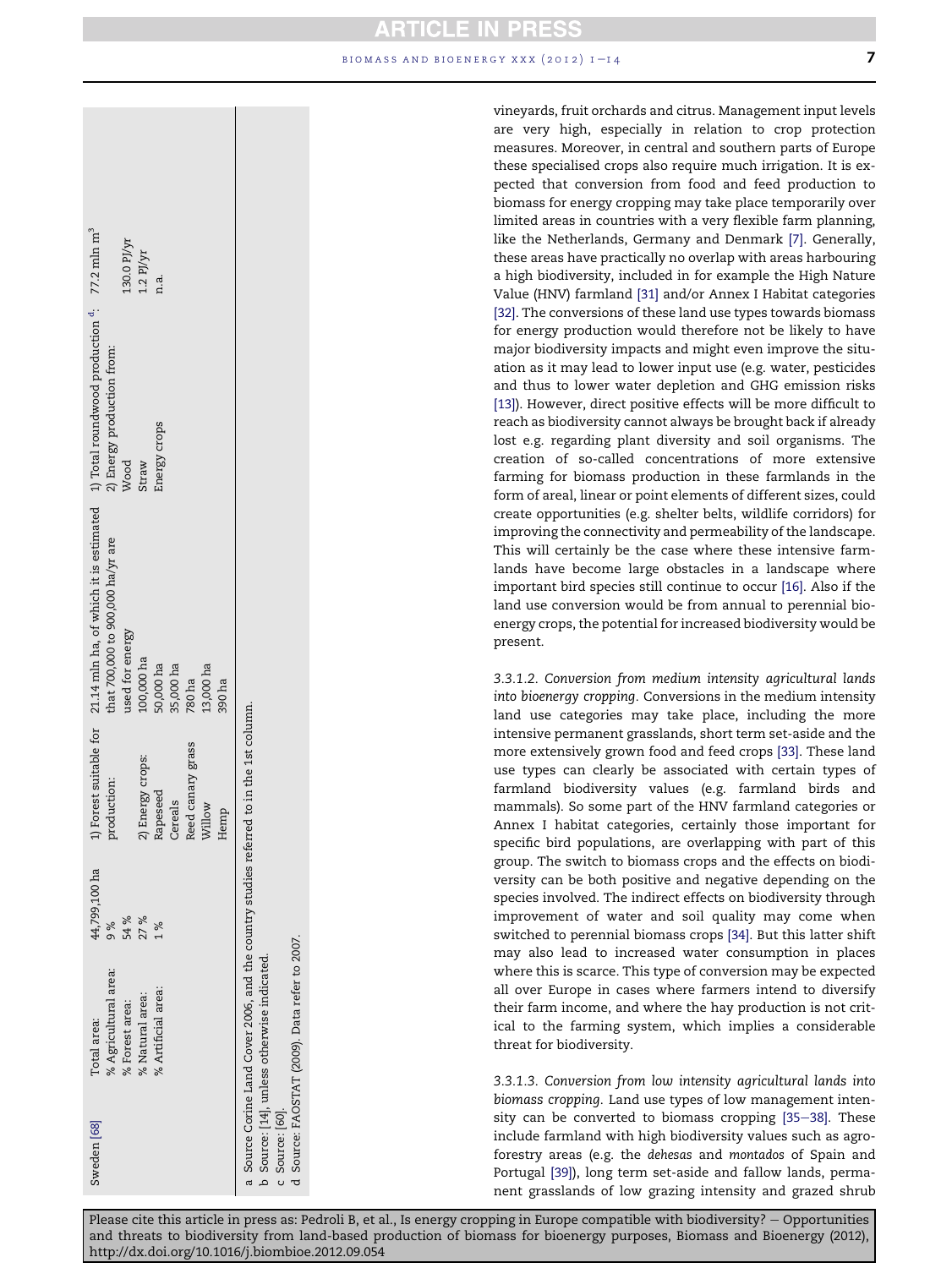| Table 3 $-$ Bioenergy targets and terrestrial resources.                                        |                            |                      |                                                                                                                                                                                                                                                                                                                                                                                  |                                |      |                                                                           |               |                                              |           |        |                       |                                |                                        |
|-------------------------------------------------------------------------------------------------|----------------------------|----------------------|----------------------------------------------------------------------------------------------------------------------------------------------------------------------------------------------------------------------------------------------------------------------------------------------------------------------------------------------------------------------------------|--------------------------------|------|---------------------------------------------------------------------------|---------------|----------------------------------------------|-----------|--------|-----------------------|--------------------------------|----------------------------------------|
|                                                                                                 |                            |                      | Population Total Total biomass                                                                                                                                                                                                                                                                                                                                                   | Total                          |      | Total Total biomass                                                       |               | Land resources (2005) * 1000 ha <sup>a</sup> |           |        | % high                | % of UAA                       | % forest                               |
|                                                                                                 | inh/km <sup>2</sup> demand |                      | density <sup>c</sup> biomass demand for<br>biofuels                                                                                                                                                                                                                                                                                                                              | article 21.2 import<br>biofuel |      | biofuel demand for<br>heat &                                              | Total         | Agriculture                                  |           | Forest | nature<br>value       | under natura<br>$2000^{\circ}$ | natura 2000 <sup>e</sup><br>area under |
|                                                                                                 |                            | 2020 <sup>d</sup> PJ | 2020 <sup>d</sup> PJ                                                                                                                                                                                                                                                                                                                                                             |                                |      | target <sup>t,d</sup> PJ 2020 <sup>d</sup> PJ electricity <sup>d</sup> PJ | Total         | perennial crops grassland<br>Annual $+$      | Permanent |        | farmland <sup>b</sup> |                                |                                        |
| Belgium                                                                                         | 344                        | 202.7                | 33.1                                                                                                                                                                                                                                                                                                                                                                             | 5.4                            | 0.0  | 170.0                                                                     | 3028 1385     | 519                                          | 866       | 667    | 19.5                  |                                | 33.6                                   |
| Denmark                                                                                         | 126                        | 153.7                | 10.9                                                                                                                                                                                                                                                                                                                                                                             | 10.9                           | 10.9 | 142.4                                                                     | 2707<br>4243  | 2585                                         | 189       | 500    |                       | 4.9                            | 15.9                                   |
| Finland                                                                                         | $\frac{6}{5}$              | 346.7                | 23.4                                                                                                                                                                                                                                                                                                                                                                             | 19.7                           | 0.0  | 323.2                                                                     | 2274<br>30459 | 33                                           | 2241      | 22500  | 44.9                  | 0.9                            | 10.6                                   |
| Netherlands                                                                                     | 394                        | 158.7                | 34.8                                                                                                                                                                                                                                                                                                                                                                             | 24.7                           | 21.8 | 123.5                                                                     | 1921<br>3376  | 980                                          | 941       | 365    | 14.1                  | 4.6                            | 38                                     |
| Slovakia                                                                                        | 99                         | 37.7                 | 2.5                                                                                                                                                                                                                                                                                                                                                                              | 2.5                            | 0.0  | 35.2                                                                      | 1941<br>4810  | 524                                          | 1417      | 1929   | 22                    | 16.3                           | 45.2                                   |
| Sweden                                                                                          |                            | 488.6                | 33.9                                                                                                                                                                                                                                                                                                                                                                             | 10.5                           | 12.1 | 454.7                                                                     | 3216<br>41033 | 513                                          | 2703      | 27528  | 23.6                  |                                | $\sigma$                               |
| a FAOSTAT data 2005.<br>c Eurostat data 2008.<br>d Based on Ref. [26].<br>b Based on Ref. [31]. |                            |                      | e European Union, Directorate General for Agriculture and Rural Development, Rural development in the European Union. Statistical and Economic information. Report 2010. http://ec.europa.eu/<br>f This refers to the share of biofuel consumption to be based on ligno-cellulose material (e.g. 2nd generation biofuels).<br>agriculture/agrista/rurdev2010/RD_Report_2010.pdf. |                                |      |                                                                           |               |                                              |           |        |                       |                                |                                        |

lands, heathlands and moors. Many of these coincide with categories like High Nature Value farmland or agricultural Annex I habitats of the EU Habitat Directive [\[31,32\].](#page-12-0) Any change in use and management may put valuable farmland biodiversity at risk. However, if these land use categories are threatened by abandonment or underutilisation, the continuation of extensive management through the removal of biomass could be a good option for maintaining the natural richness of the systems. This type of conversion, which presents substantial threats to biodiversity can be expected all over Europe, especially associated with conversion into forest plantations [\[40\].](#page-12-0)

### 3.3.2. Forests

There are clear differences in the utilisation of forests for bioenergy, between Scandinavia (Finland and Sweden) and countries in Central and Western Europe (Slovakia, Belgium, The Netherlands).

In Scandinavia the harvesting of energy wood in forests is already very important for the energy production and common practice in many forests. According to our own data, in Southern-Finland in 50% of the forests also the crown biomass is harvested and in 5% of the forests the stumps as well. This procedure was reported already 10 years ago [\[41\].](#page-13-0)

The intensity of the forest harvesting in Scandinavia can have negative impacts on biodiversity [\[14\]](#page-12-0) through:

 $\circ$  Loss of dead wood, which is considered the most important factor adversely affecting biodiversity in managed forests.

 $\circ$  Removal of stumps and roots and logging residues can also have a negative impact on forest plant species diversity and soil fauna, as well as on saproxylic species [\[42\]](#page-13-0).

 $\circ$  Increased fertilisation (N and wood ash) may have impacts on vegetation [\[43,44\].](#page-13-0)

Although in Belgium and the Netherlands the exploitation of forests is relatively intensive there is still limited use of forests for harvesting of bioenergy feedstock. The latter is also the case for Slovakia. In these countries logging residues are not used, stumps are not harvested and the yearly harvest is not more than 60% of the annual growth (stem wood) [\[30\].](#page-12-0) In these countries more harvesting for biomass for energy does not automatically lead to a loss in biodiversity. The use of logging residues and material from early thinnings in forestry for energy production is in many cases positive for biodiversity, through a decrease of the amount of sudden decomposition of organic matter in balanced forest ecosystems. However, research is needed to assess how much biomass can be harvested in different forest types with positive impacts or without negative impacts on biodiversity.

### 3.3.3. Nature protection areas

Specific conclusions on harvesting of biomass for energy from nature protection areas are difficult to draw because very little experience has been gained until now. Overall it is clear that this concerns vulnerable ecosystems in which disturbance of the natural equilibrium is negative for biodiversity. Removal of biomass should therefore be done very carefully and measured out well within strict limits of conservation

<span id="page-7-0"></span>8 **[biomass and bioenergy xxx \(2012\) 1](http://dx.doi.org/10.1016/j.biombioe.2012.09.054) -14**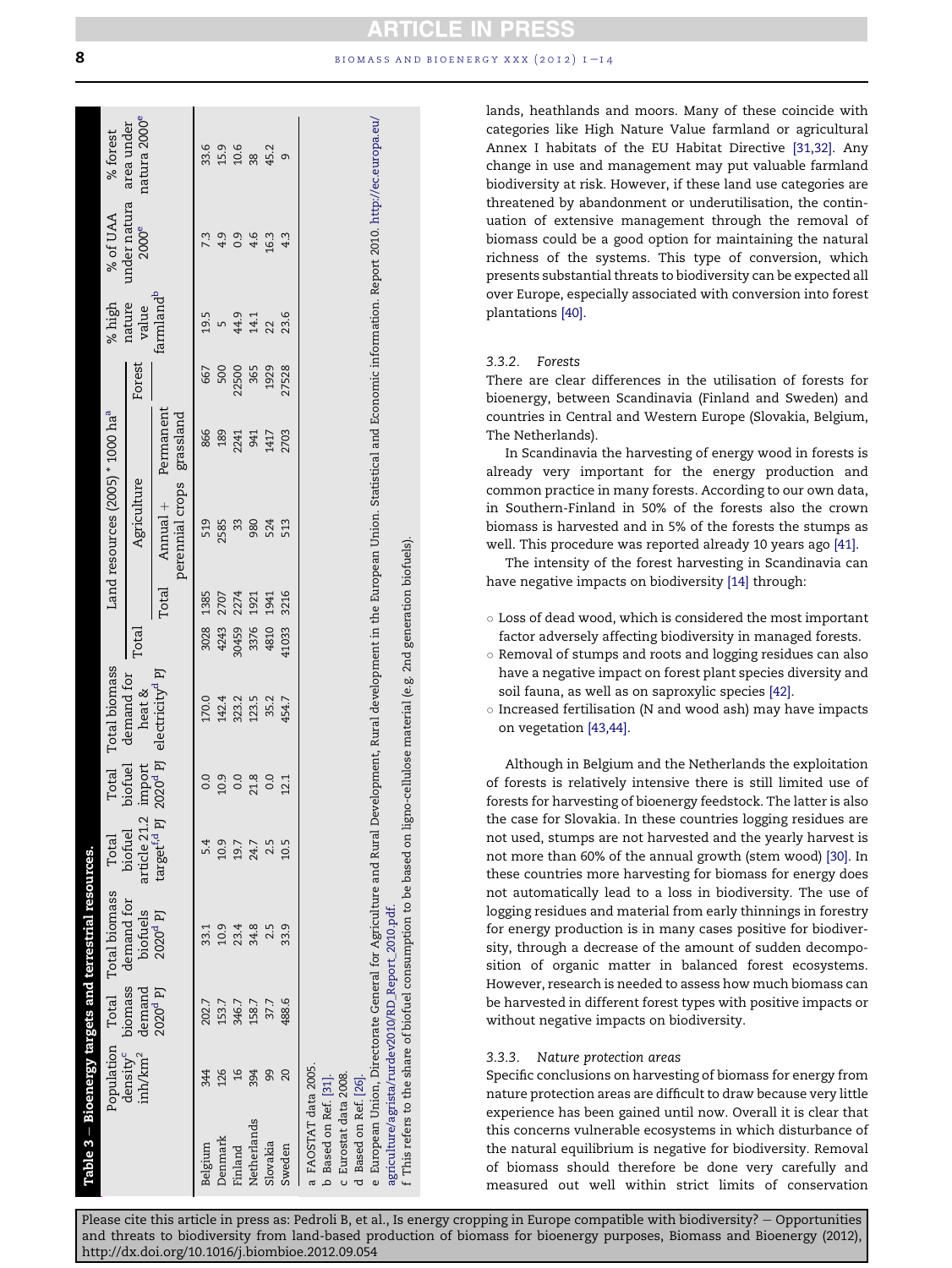<span id="page-8-0"></span>

| Type of land<br>use transition                                              | Present land<br>use categories                                                                                                                                                                         | Type of crops/use                                                                                                                                      | Typical biodiversity<br>values                                                                                                                                                                                               | Negative impacts<br>on habitat quality                                                                                                                                                                                | Negative impacts<br>on species                                                                                                                                                                                                                                                                                      | Positive impacts on<br>habitat quality                                                                                                                                                                                                              | Positive impacts<br>on species                                                                                                                                                                                                            |
|-----------------------------------------------------------------------------|--------------------------------------------------------------------------------------------------------------------------------------------------------------------------------------------------------|--------------------------------------------------------------------------------------------------------------------------------------------------------|------------------------------------------------------------------------------------------------------------------------------------------------------------------------------------------------------------------------------|-----------------------------------------------------------------------------------------------------------------------------------------------------------------------------------------------------------------------|---------------------------------------------------------------------------------------------------------------------------------------------------------------------------------------------------------------------------------------------------------------------------------------------------------------------|-----------------------------------------------------------------------------------------------------------------------------------------------------------------------------------------------------------------------------------------------------|-------------------------------------------------------------------------------------------------------------------------------------------------------------------------------------------------------------------------------------------|
| From very<br>intensive<br>land use to<br>bioenergy<br>crops                 | Horticulture<br>in glasshouses,<br>polytunnels,<br>horticulture,<br>root crops                                                                                                                         | Flowers, vegetables<br>strawberries, flower<br>bulbs, vegetables,<br>potatoes, sugar beet                                                              | None, biodiversity<br>values have already<br>disappeared                                                                                                                                                                     | None                                                                                                                                                                                                                  | None                                                                                                                                                                                                                                                                                                                | Fertilisers, herbicides<br>and pesticides reduced.<br>Improved soil and water<br>quality, water availability and permeability of<br>for non-agricultural uses the landscape for birds<br>(e.g. biodiversity)                                        | Higher landscape<br>structural diversity<br>improving connectivity<br>and invertebrate<br>species. Improved soil<br>biodiversity                                                                                                          |
| From intensive<br>arable and<br>permanent<br>crops to<br>bioenergy<br>crops | Sugar, starch and<br>oil crops,<br>intensive fodder<br>crops, permanent<br>crops                                                                                                                       | Winter wheat, barley, None, biodiversity<br>sunflower, temporary already disappeared,<br>citrus, nuts, olive<br>groves and vineyards birds and mammals | maize, rice, rye, rape, values have practically<br>grass; fruit orchards, except for some more<br>common farmland                                                                                                            | Shift to a more intensive<br>crop: higher input use<br>and tillage, negative<br>implications for water<br>(pollution and<br>eutrophication) and<br>soil quality (pollution,<br>erosion and compaction)                | Shift from permanent<br>crops to rotational<br>arable: tillage increases<br>with major impacts on<br>soil and water quality,<br>soil organisms                                                                                                                                                                      | Shifts from rotational<br>arable and permanent<br>crops to perennials:<br>less fertilisers, pesticides, mechanisation<br>herbicides and water use; (tillage) beneficial to<br>positive impacts on soil<br>and water quality, water<br>availability  | Shifts from arable to<br>perennials<br>crops: lower<br>soil biodiversity;<br>greater diversity in<br>landscape structure,<br>connectivity and<br>permeability of the<br>landscape for birds<br>and mammals                                |
| From medium<br>land uses<br>to bioenergy<br>crops                           | Permanent grass<br>to low intensive (intensive); fodder<br>$crops - with short$<br>term fallow;<br>extensive arable                                                                                    | Grass, silage<br>production, grazing,<br>triticale, alfalfa,<br>etc. Summer wheat,<br>barley, rye, etc.                                                | Some HNV farmland<br>areas found in this<br>category, certainly<br>those supporting<br>meadow and steppe<br>birds (e.g. lapwing,<br>partridge, great bustard).<br>Practically no Annex 1<br>habitat types<br>occurring here. | Shift to more intensive<br>crops (e.g. to sugar beet,<br>OSR): higher input use<br>and mechanisation<br>(tillage) with negative<br>implications for water<br>and soil quality (pollution,<br>erosion and compaction)  | Conversion to bioenergy<br>crops may lead to loss of<br>habitat for a range of<br>mammal, bird and<br>invertebrate species                                                                                                                                                                                          | If perennials are<br>exchanged for intensive<br>permanent grassland this mammals) might<br>may lower input of<br>fertilisers and positive<br>effect on water quality,<br>but increased tillage<br>(although limited) may<br>encourage soil erosion. | Some species (certain<br>birds and small<br>profit from<br>introduction of<br>perennial crops in<br>typical open<br>monotonous<br>permanent grassland<br>or arable landscapes<br>as they provide shelter<br>and nesting<br>opportunities. |
| From low<br>intensive<br>land uses to<br>bioenergy<br>crops                 | Agro-forestry (incl.<br>Dehesas, Montados) chestnuts,<br>$\text{Traditional} +$<br>long-term fallow<br>(Mediterranean)<br>scrub, moors and<br>heathlands<br>Permanent grass<br>(extensive)<br>Wetlands | (Cork) oak, olives,<br>trees-grass,<br>trees-cereals,<br>sometimes grazed<br>with pigs, goats,<br>cows; fallow; some<br>very extensive<br>grazing      | This type most strongly<br>coincides with high<br>nature value farmland.<br>Many Annex I habitat and increased input uses,<br>species types occur<br>in this group.                                                          | Shift to bioenergy<br>cropping: changes in<br>traditional management,<br>more mechanisation and<br>disturbance of landscape<br>structure, negatively<br>influencing water quality<br>and quantity and soil<br>quality | Shift to bioenergy<br>crops: adverse effect<br>on farmland biodiversity<br>leading to direct loss<br>of farmland habitats and<br>specific landscape structure economic stimulus<br>with equilibrium between<br>low intensity agricultural<br>management and a mix<br>of species of different biota abandoning them. | Low intensive<br>management (biomass<br>removal) may enhance<br>nature value. Biomass<br>demand could be an<br>to continue managing<br>these areas instead<br>of completely                                                                         | Extensive management<br>of semi-natural<br>grasslands creates<br>more opportunities<br>for a wider diversity<br>of farmland birds,<br>invertebrates and<br>small mammals.                                                                 |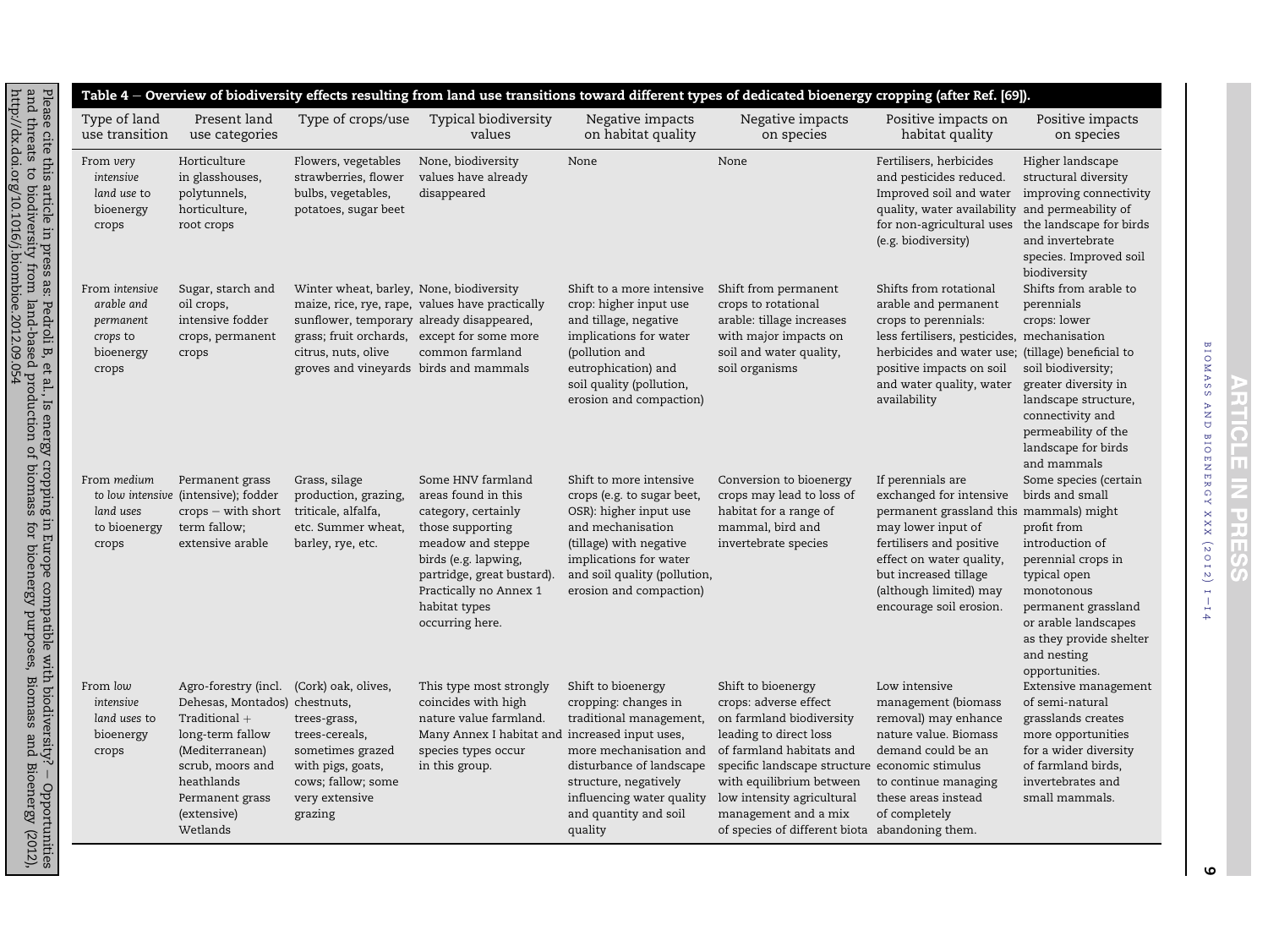objectives [\[45\].](#page-13-0) The question is then whether this can at all be made economically viable. There is in fact no evidence in the statistics from the case studies that these lands are used for biomass harvesting, except for small scale household use (heating).

Some types of nature are semi-natural (heather, reedcultures, alms, etc. [\[46\]](#page-13-0)). Without harvesting, these areas will develop into other nature types which are less desirable from a biodiversity point of view [\[47\].](#page-13-0) However, generally it is important to use small-scale harvesting techniques to preserve biodiversity [\[45\],](#page-13-0) which do not offer much room for biomass harvesting for energy production purposes.

Another example of removal of biomass from a natural or semi-natural ecosystem is peat-winning. Peat excavation from mires has initial drastic effects on biodiversity; both species composition and whole habitats are affected [\[48\]](#page-13-0). Some studies have shown successful restoration (e.g. [\[49\]\)](#page-13-0), while other excavation sites are permanently changed into a different habitat type [\[50\].](#page-13-0) There is also much literature on the environmental and health consequences of peat combustion (see e.g. [\[51,52\]](#page-13-0)). Peat harvesting should be considered as a threat to biodiversity in most cases, although on very small scale it is sometimes suggested that it could contribute to biodiversity conservation [\[53\].](#page-13-0) It should be pointed out, however, that peat is not really renewable biomass [\[14\].](#page-12-0) There is only 20% of the original carbon of phytomass left in peat, about the same as in oil or coal. Thus peat should be considered as a fossil fuel.

### 3.3.4. Abandoned or degraded lands

Several studies have shown that there are large biomass resources available on abandoned or degraded lands [\[9,36,40\]](#page-12-0), that may help to meet the world's ever-growing energy demands. Campbell et al. [\[37\]](#page-12-0) estimate that the global area of abandoned agricultural land is 385-472 million hectares, which could satisfy almost 8% of current global energy demand. However, the socio-economic context (land rights, subsistence farming) may vary widely. Conversion of abandoned lands into biomass cropping may have positive effects on biodiversity rehabilitation, provided that chosen crops offer habitats for traditional farmland species. Furthermore, well-planned biomass harvesting may alleviate the management costs of semi-natural lands, when the management objectives require removal of nutrients or of shrubs and trees. In Mediterranean environments, biodiversity may even be enhanced when biomass harvesting decreases the risk of forest fires.

### 3.3.5. Urban green and recreation areas

The urban land resources with considerable biomass potential and where biomass harvesting is best to be combined with biodiversity include street plantations, road side verges, urban green and many types of recreation areas [\[54,55\].](#page-13-0) Removal of biomass is part of the normal maintenance of these areas. Conversion of removed biomass towards energy or other products will only increase the economic efficiency of managing these areas. Although these land resources tend to have a lower cost-effectiveness compared to energy crops or forest residues, they could provide a large biomass potential, provided sufficiently high financial incentives are in place,

especially in countries where themanagement of these types of plantations is well organised, and where biomass power stations are widespread, like Denmark, Netherlands, Germany and the UK, see e.g. [\[56\].](#page-13-0)

### 4. Discussion

### 4.1. Bioenergy: threats to biodiversity

There is a large variation in conditions and land use types that determines the exact consequences of conversion. However, little scientific evidence appears to be available yet on these effects. Some preliminary hypotheses are discussed below.

Bioenergy harvesting results in a number of threats to biodiversity. Increased biomass cropping may lead to further intensification of farming and to the conversion of habitats of high biodiversity value to arable land with decreased biodiversity. This effect may even be amplified through the increased pressure on the land otherwise available for food production. Conversion to biomass cropping in sensitive areas (either dryland or wetland) is especially threatening to biodiversity, due to substantial changes in water management and, hence, soil ecosystems. Decreased landscape diversity may result in loss of pollinators, weakened natural pest control and misbalance in ecosystem functions.

The increased demand for biomass may further increase the pressure on precious High Nature Value farmland and forest resources with high biodiversity value.

Harvesting too much of dead wood from forests may have negative impact on soil fauna and biodiversity in plant species. Also, disturbance by more frequent management of the forests may negatively affect soils and biodiversity. Finally, peat harvesting should be considered a threat for biodiversity in most cases.

### 4.2. Towards sustainable bioenergy harvesting

In contrast to the above-mentioned threats, the use of bioenergy also provides opportunities for improved biodiversity.

When highly intensive arable land is converted into diversified biomass cropping, this can certainly lead to a biodiversity increase through decreasing adverse inputs and  $-$  especially with perennial crops  $-$  decreasing disturbance of soil and the biota in general. If abandoned lands are converted into biomass cropping, this may have positive effects on biodiversity rehabilitation when crops are chosen that offer habitats to traditional farmland species. Well-planned biomass harvesting may alleviate the management costs of semi-natural lands, when the management objectives require removal of nutrients or shrubs and trees.

The use of logging residues and material from early thinnings in forestry for energy production is in many cases positive for biodiversity, through a decrease of the amount of sudden decomposition of organic matter in balanced forest ecosystems. In Mediterranean ecosystems biodiversity may be enhanced by biomass harvesting through a decreased risk of forest fires.

Perennial biomass crops may be planted as shelter belts, offering new habitats and migration opportunities for plant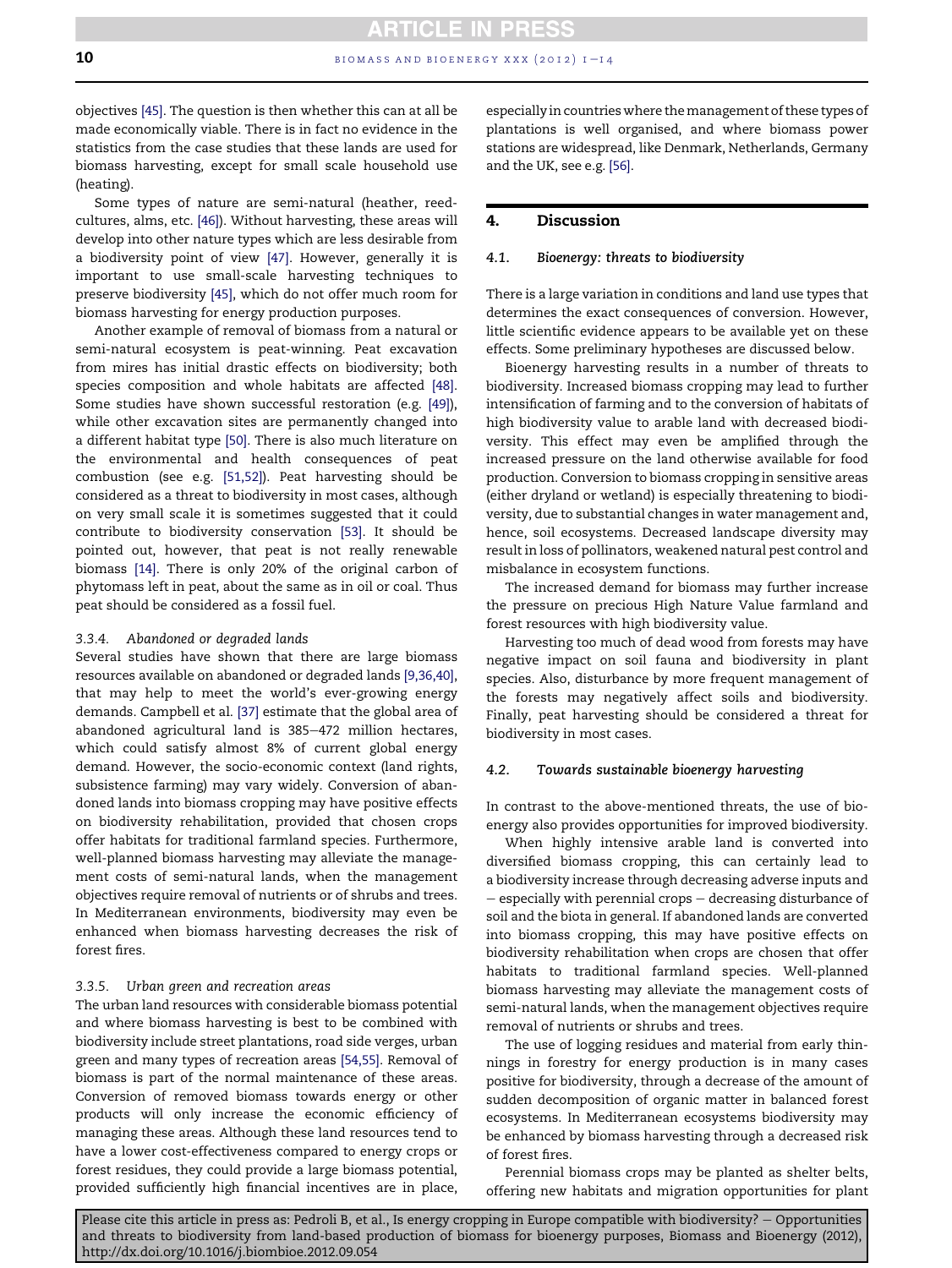and animal species. The same applies for street plantations in urban environments, or new landscape structures in agricultural regions.

Within agricultural lands certain conversions to biomass crops, especially perennial crops, may lead to increased diversity in cropping patterns, lower input uses, and higher landscape structural diversity which may all have positive direct or indirect effects on biodiversity [\[14\]](#page-12-0). The extent to which this will be positive all depends, however, on what land use shifts are taking place, in terms of new crops and new management practices, and the scale of change. In The Netherlands, Belgium and Denmark introduction of bioenergy crops may help to decrease the intensity of farming in terms of declines in inputs and mechanisation and enhancement of landscape diversity and structure, especially if perennial crops are introduced. However, in these highly intensive agricultural production areas it is also likely that introduction of bioenergy crops will lead to increased demand for imports and thus to indirect land use changes. However, recent studies indicate that a stronger focus on smarter production and management methods may reveal new opportunities combining efforts for energy production, reduction of GHG emissions and environmental protection in agriculture [\[28\].](#page-12-0)

In production forest there are also opportunities to harvest additional wood residues which have not been removed for existing forest industry purposes. Removal of these wood residues may become economically attractive under increased biomass demand. It should however carefully be investigated to which extent additional removal of wood can be combined without damaging biodiversity or soil nutrient balance, or causing leakage of mercury [\[57\]](#page-13-0). In countries like Sweden and Finland which have already a most efficient forest management and high harvest rates, the chances of increased biomass removal leading to biodiversity loss are much higher than in countries like Slovakia, Netherlands and Flanders where harvest rates are much lower.

Additionally, there is a considerable biomass potential that can be exploited from lands that have other land use functions, such as recreation areas, road side verges, semi-natural and natural areas and lands that have no present use because they have been abandoned, polluted or degraded. The multifunctional land use option is particularly interesting for the highly urbanised, densely populated regions like those of The Netherlands and Belgium. Options for the use of abandoned lands are an interesting option for a country like Slovakia; intensification of production in more robust areas  $-$  leaving  $less$  robust areas to perennial crops  $-$  may open opportunities to produce the same amounts of food and fodder (i.e. no indirect land use change) while also improving landscape diversity in terms of biodiversity. Removal of additional biomass from nature conservation areas can further be investigated in all case countries but suitability strongly depends on the type of ecosystems present.

It should also be mentioned that we cannot only focus on the need to prevent biodiversity loss or create synergies with biomass cropping and harvesting in Europe only. EU's increased demand for biomass will cause many direct and indirect land use changes outside Europe as well. Firstly, since the land potential within the EU is limited or it is less

economical to bring additional land into arable use for biomass production, international imports of biomass will increase. At the same time it may also lead to higher demands of food and feed imports into Europe if part of domestic food and feed production is replaced with biomass. One way or the other, pressures on land and related increased pressure on biodiversity will be more severe outside Europe. The principles described in this study apply to land use conversions and related biodiversity effects in all places of the world. The main concern is however that if these occur in Europe, legislation and control will often be in place that may prevent negative shifts, while in many parts of the non-European world the protection against adverse land use conversions is less effective.

### 5. Conclusions

### 5.1. Biodiversity effects differentiated for regions of Europe

From our study it can be concluded that connected to the predominant methods of biomass production in dependence on geographical characteristics, also the most conspicuous biodiversity effects are differing. The following adverse effects are associated with the various bioenergy production options, typical for the regions studied:

### 5.1.1. Conversion of agricultural lands into biomass production areas (especially central Europe)

- $\circ$  conversion of high nature value agricultural lands with low production potential into monocultures of biomass production;
- o threats for territorial stability by shifting agricultural production;
- $\circ$  increase of natural risks and hazards in monoculture production systems.

5.1.2. Forest biomass and  $-$  less extensive  $-$  peat exploitation (especially northern Europe)

- $\circ$  decrease of amount of dead wood and of biodiversity in soil organisms, microbial activity and diversity;
- $\circ$  increasing acidification and eutrophication;
- o physical soil disturbance;
- o disturbance of the hydrological cycle;
- $\circ$  decrease of rare and high nature value peat ecosystems.

5.1.3. Use of animal manure and energy maize in small scale biogas installations (especially the lowlands: Belgium, Netherlands and Denmark)

- $\circ$  acidification through NH<sub>3</sub>-emission;
- $\circ$  overuse of cuttings in agricultural landscapes;
- $\circ$  loss of permanent grassland, converted into energy maize cropping.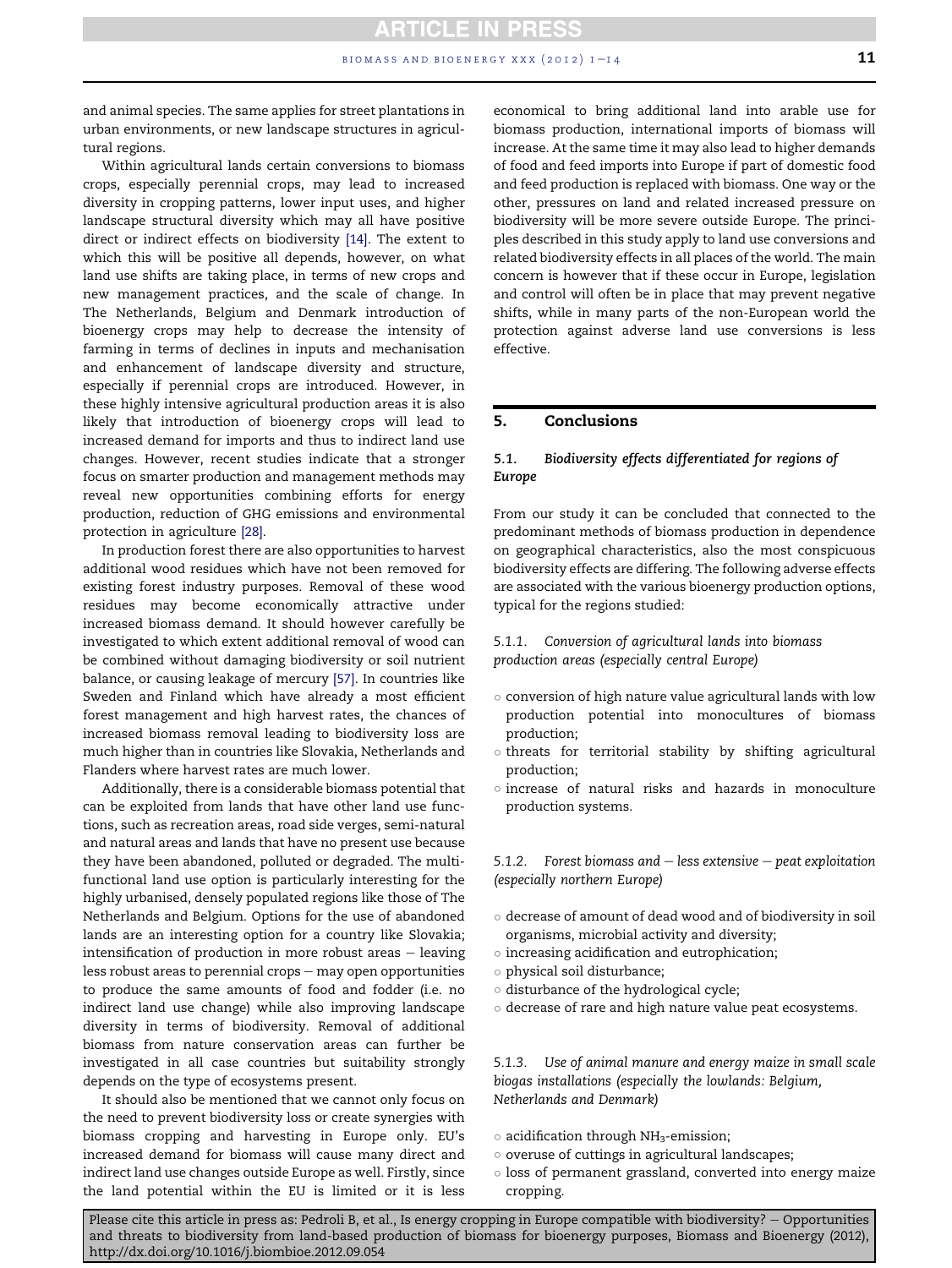### <span id="page-11-0"></span>5.2. The challenge of increasing bioenergy cropping

The six case study countries as well as the EU at large have decided on substantial challenges in terms of increasing the shares of renewable sources of energy in the energy systems. A substantial part of this increase will rely on biomass for bioenergy, and increases in all countries have been reached since 2005, however revealing large differences in growth in the preceding years, as well as large differences in the distance to target. Intensification and expansion or reclaiming of the cultivated areas are some of the solutions sought. Some studies point to smart combinations of intensification, management and environmental protection as pathways to increased bioenergy potential release. The quality of combinations and land use change and practices will have implications for biodiversity development.

The way biodiversity is affected depends on the point of departure in land use  $-$  intensive, medium intensive and extensive land uses - and also to which type of bioenergy crop it is converted into. Sometimes no conversion takes place  $$ rape can be used for fodder as well as for bioenergy  $-$  but intensity of management may change. Likewise, the substitution of intensively cultivated crops to perennials may have positive impacts on both above ground and soil biodiversity. In the other end, abandoned land may benefit from being kept in production, if use is not intensive.

Larger and serious threats are related to the areas, which are today high in biodiversity, and under low and extensive management. These will almost certainly deteriorate in terms of biodiversity. Mowing and cutting for bioenergy purposes are in general not very likely to take place, unless it is creates an obvious and cost effective option of combining bioenergy raw material provision and biodiversity management. This is due to the low hay productivity of these areas, and the often fragmented character of small landscape elements, which poses technological and economic challenges.

Different trends can be observed across Europe. In this study we see that some countries move faster forward than others  $-$ Sweden demonstrating 8% growth in share of consumption from 2005 to 2010, while for The Netherlands only a 1.2% growth is observed. Also, some countries import larger shares than others (Denmark imported 23% of the bioenergy feedstock in 2010). However, across the different ways countries use their biomass for bioenergy, potential for improvement seems to be available, e.g. in a large unused resource in agricultural waste.

### 5.3. Further research needs for optimal land-based biomass use

Firstly it should be considered that very drastic changes like shifts from the most extensively used land to intensive arable uses, are not very likely to occur from an economic and technical point of view. Research on the effects of conversions of land and management should therefore be prioritised towards most likely shifts and should not only focus on the environmental and ecological effects, but also on the economic and technical aspects.

It is clear that there is much need for more empirically based research on the biodiversity effects of biomass cropping and harvesting. Although a range of circumstances is covered by the countries studied, they can evidently not represent the whole spectrum of EU countries, especially not the Mediterranean and Alpine countries.

From the above it is clear that most mechanisms discussed are expert based and build on research results in relation to wider agricultural and forest management practices and developments not specifically linked to biomass cropping [\[58\]](#page-13-0). Little research has specifically investigated the effects of novel biomass crops such as short rotation coppice and perennial biomass grasses, on biodiversity, although the number of publications in this field has shown a gradual increase in the last years [\[29,34,59\].](#page-12-0) The problem, however, is that experimental research is still limited, involving very small samples only in the first few years after establishment. Since these plantations exist for 15-20 years, long term observations are needed but practically not available yet. Other research needs are related to identifying and field testing of farm management practices for biomass cropping at different scales within the wide variation of European agro-ecosystems. There is a need to explore win-win options for energy cropping in combination with nature conservation and with climate adaptation (e.g. promoting agroforestry or buffer strips). Eventually landscape planning methods for introducing dedicated biomass crops in the landscape are needed, that integrate productivity objectives with reduced environmental and biodiversity impacts.

On the longer term biomass cropping is assumed to alleviate climate change, which theoretically should be beneficial for biodiversity. No empirical evidence is available thus far to determine how much biomass should be produced to reach these effects in a measurable way. However, the IPCC findings give a clear indication that warming beyond 2-3 degrees will lead to a significant risk of biodiversity loss [\[60\]](#page-13-0). Several scenarios surveyed in the IPCC and published since (see e.g. [\[61\]](#page-13-0), and the annual World Energy Outlooks by the International Energy Agency IEA) offer indications on the scale of biomass input required to avoiding a temperature increase above 2  $\degree$ C. All of these scenarios have limitations and are subject to uncertainty but any prediction up to 2100 is poised to have these limitations.

### Acknowledgements

Research for this paper was undertaken within the cooperative framework of the EU FP 6 Network of excellence ALTER-Net (A Long-Term Biodiversity, Ecosystem and Awareness Research Network ([http://www.alter-net.info/\)](http://www.alter-net.info/)).

### references

- [1] Directive 2009/28/EC. On the promotion of the use of energy from renewable sources and amending and subsequently repealing Directives 2001/77/EC and 2003/30/EC.2009.04.23. Off J Eur Union 2009;L 140:16-62.
- [2] EC. Report from the Commission to the Council and the European Parliament on sustainability requirements for the use of solid and gaseous biomass sources in electricity,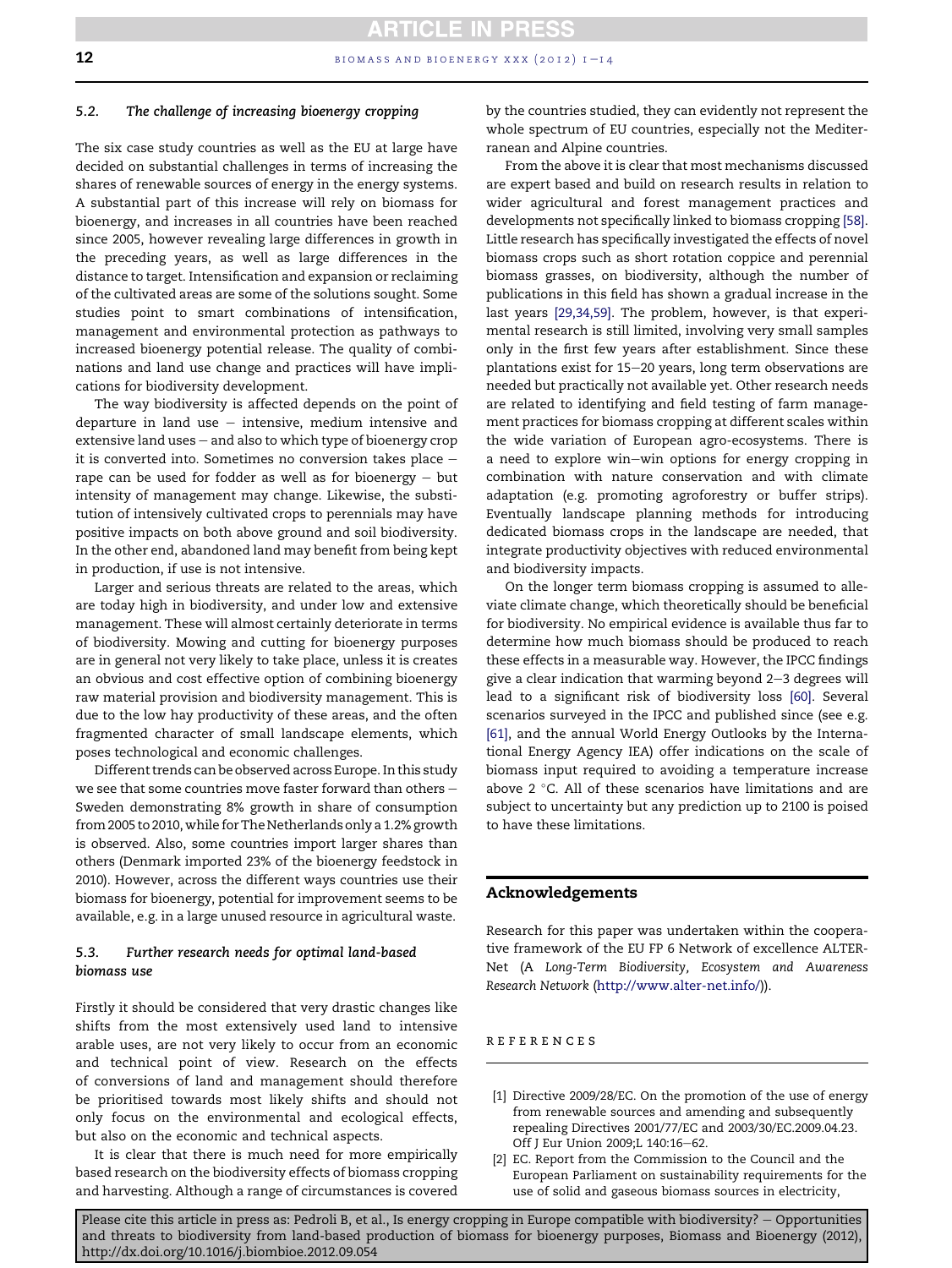<span id="page-12-0"></span>Heating and Cooling SEC (2010) 65 and SEC (2010) 66 Brussels European Commission; 2010.

- [3] EC. A sustainable Europe for a better world: a European union strategy for sustainable development Brussels. European Commission; 2001.
- [4] Garcia-Perez M, Adams TT, Goodrum JW, Geller DP, Das KC. Production and fuel properties of pine chip bio-oil/biodiesel blends. Energy Fuel 2007;21:2363-72.
- [5] Lechon Y, Cabal H, Sáez R. Life cycle greenhouse gas emissions impacts of the adoption of the EU Directive on biofuels in Spain. Effect of the import of raw materials and land use changes. Biomass Bioenergy 2011;35:2374-84.
- [6] Fargione J. Is bioenergy for the birds? An evaluation of alternative future bioenergy landscapes. P Natl Acad Sci U S A 2010;107:18745-6.
- [7] Reinhardt GA, von Falkenstein E. Environmental assessment of biofuels for transport and the aspects of land use competition. Biomass Bioenergy 2011;35:2315-22.
- [8] Banse M, van Meijl H, Tabeau A, Woltjer G, Hellmann F, Verburg PH. Impact of EU biofuel policies on world agricultural production and land use. Biomass Bioenergy  $2011:35:2385 - 90.$
- [9] Fargione J, Hill J, Tilman D, Polasky S, Hawthorne P. Land clearing and the biofuel carbon debt. Science 2008;319:1235-8.
- [10] Fritsche UR, Hennenberg KJ, Wiegmann K. Bioenergy and biodiversity: potential for sustainable use of degraded lands. Briefing Paper for the Information Event at CBD-COP9 on May 2008; 27; 2008.
- [11] Britt C. Impacts on biodiversity. In: Britt C, Garstang J, editors. Bioenergy crops and bioremediation  $-$  a review report to DEFRA; 2002. p. 56-74.
- [12] Dornburg V, Faaij A, Verweij P, Langeveld H, van de Ven G, Wester F, et al. Biomass assessment: assessment of global biomass potentials and their links to food, water, biodiversity, energy demand and economy: main report. Report/WAB; 2008.
- [13] Eggers J, Tröltzsch K, Falcucci A, Maiorano L, Verburg PH, Framstad E, et al. Is biofuel policy harming biodiversity in Europe? GCB Bioenergy 2009;1:18-34.
- [14] Framstad E, Berglund H, Gundersen V, Heikkilä R, Lankinen N, Peltola T, et al. Increased biomass harvesting for bioenergy – effects on biodiversity, landscape amenities and cultural heritage values. Temanord; 2009.
- [15] Karačić A. Production and ecological aspects of short rotation poplars in Sweden. Uppsala: Acta Universitatis Agriculturae Sueciae; 2005. p. 42.
- [16] Meehan TD, Hurlbert AH, Gratton C. Bird communities in future bioenergy landscapes of the Upper Midwest. P Natl Acad Sci U S A 2010;107:18533-8.
- [17] Sala OE, Sax D, Leslie H. Biodiversity consequences of biofuel production. In: Howarth RW, Bringezu S, editors. Biofuels: environmental consequences and interactions with changing land use proceedings of the scientific committee on problems of the environment (SCOPE) international biofuels project rapid assessment; 2008 Sep 22-25; Gummersbach, Germany. Ithaca NY: Cornell University;  $2009.$  p.  $127-37.$
- [18] Schleupner C, Schneider UA. Effects of bioenergy policies and targets on European wetland restoration options. Environ Sci Policy 2010;13:721-32.
- [19] Nadaï A, van der Horst D. Introduction: landscapes of energies. Landscape Res 2010;35:143-55.
- [20] Steubing B, Zah R, Waeger P, Ludwig C. Bioenergy in Switzerland: assessing the domestic sustainable biomass potential. Renew Sust Energy Rev 2010;14:2256-65.
- [21] Liebig M, Schmer M, Vogel K, Mitchell R. Soil carbon storage by switchgrass grown for bioenergy. BioEnergy Res 2008;1:  $215 - 22$ .
- [22] UNEP. Decisions adopted by the conference of the parties to the convention on biological diversity at its seventh meeting (UNEP/CBD/COP/7/21/Part 2), decision VII/30 (CBD, 2004). Available at: [www.biodiv.org/decisions/](http://www.biodiv.org/decisions/); 2004.
- [23] Bunce R, Metzger M, Jongman R, Brandt J, de Blust G, Elena-Rossello R, et al. A standardized procedure for surveillance and monitoring European habitats and provision of spatial data. Landscape Ecol 2008;23:11-25.
- [24] Hamelinck CN, Suurs RAA, Faaij APC. International bioenergy transport costs and energy balance. Biomass Bioenergy 2005;29:114-34.
- [25] Dornburg V, van Vuuren D, van de Ven G, Langeveld H, Meeusen M, Banse M, et al. Bioenergy revisited: key factors in global potentials of bioenergy. Energy Environ Sci 2010;3: 258-67.
- [26] Beurskens LWM, Hekkenberg M. Renewable energy projections as published in the national renewable energy action plans of the European member states. ECN; 2010.
- [27] EEA. Estimating the environmentally compatible bioenergy potential from agriculture. Copenhagen: European Environmental Agency; 2007.
- [28] Dalgaard T, Olesen JE, Petersen SO, Petersen BM, Jørgensen U, Kristensen T, et al. Developments in greenhouse gas emissions and net energy use in Danish agriculture  $-$  how to achieve substantial  $CO<sub>2</sub>$  reductions? Environ Pollut 2011;159:  $3193 - 203.$
- [29] Rinehart L. Switchgrass as a bioenergy crop. National Center for Appropriate Technology. Available online at: [http://](http://attrancatorg/attra-pub/PDF/switchgrasspdf) [attrancatorg/attra-pub/PDF/switchgrasspdf;](http://attrancatorg/attra-pub/PDF/switchgrasspdf) 2006.
- [30] Langeveld JWA, Kalf R, Elbersen HW. Bioenergy production chain development in the Netherlands: key factors for success. Biofuel Bioprod Bioref 2010;4:484-93.
- [31] Paracchini ML, Petersen JE, Hoogeveen Y, Bamps C, Burfield I, van Swaay C. High nature value farmland in Europe. An estimate of the distribution patterns on the basis of land cover and biodiversity data. Luxemburg: Office for Official Publications of the European Communities; 2008.
- [32] Anonymous. Council Directive 92/43/EEC of 21 May 1992 on the conservation of natural habitats and of wild fauna and flora Brussels. European Commission; 1992.
- [33] Elbersen B, Bakker R. Assessing biodiversity impacts of large-scale biofuel crop production on farm land: European Environment Agency funded project (EEA/EAS/ 03/004); 2009.
- [34] Coates A, Say A. Ecological assessment of short rotation coppice appendices DE. Harwell (United Kingdom): Energy Technology Support Unit (ETSU); 1999. p. 125.
- [35] Baumann M, Kuemmerle T, Elbakidze M, Ozdogan M, Radeloff VC, Keuler NS, et al. Patterns and drivers of postsocialist farmland abandonment in Western Ukraine. Land Use Policy 2011;28:552-62.
- [36] Rey Benayas JM, Martins A, Nicolau JM, Schulz JJ. Abandonment of agricultural land: an overview of drivers and consequences. CAB reviews: perspectives in agriculture, veterinary science nutrition and natural resources. CAB; 2007.
- [37] Campbell JE, Lobell DB, Genova RC, Field CB. The global potential of bioenergy on abandoned agriculture lands. Environ Sci Technol 2008;42:5791-4.
- [38] Plieninger T. Habitat loss, fragmentation, and alteration  $$ quantifying the impact of land-use changes on a Spanish Dehesa landscape by use of aerial photography and GIS. Landscape Ecol 2006;21:91-105.
- [39] Eichhorn M, Paris P, Herzog F, Incoll L, Liagre F, Mantzanas K, et al. Silvoarable systems in Europe  $-$  past, present and future prospects. Agroforest Syst 2006;67:29-50.
- [40] Verburg P, Overmars K. Combining top-down and bottom-up dynamics in land use modeling: exploring the future of